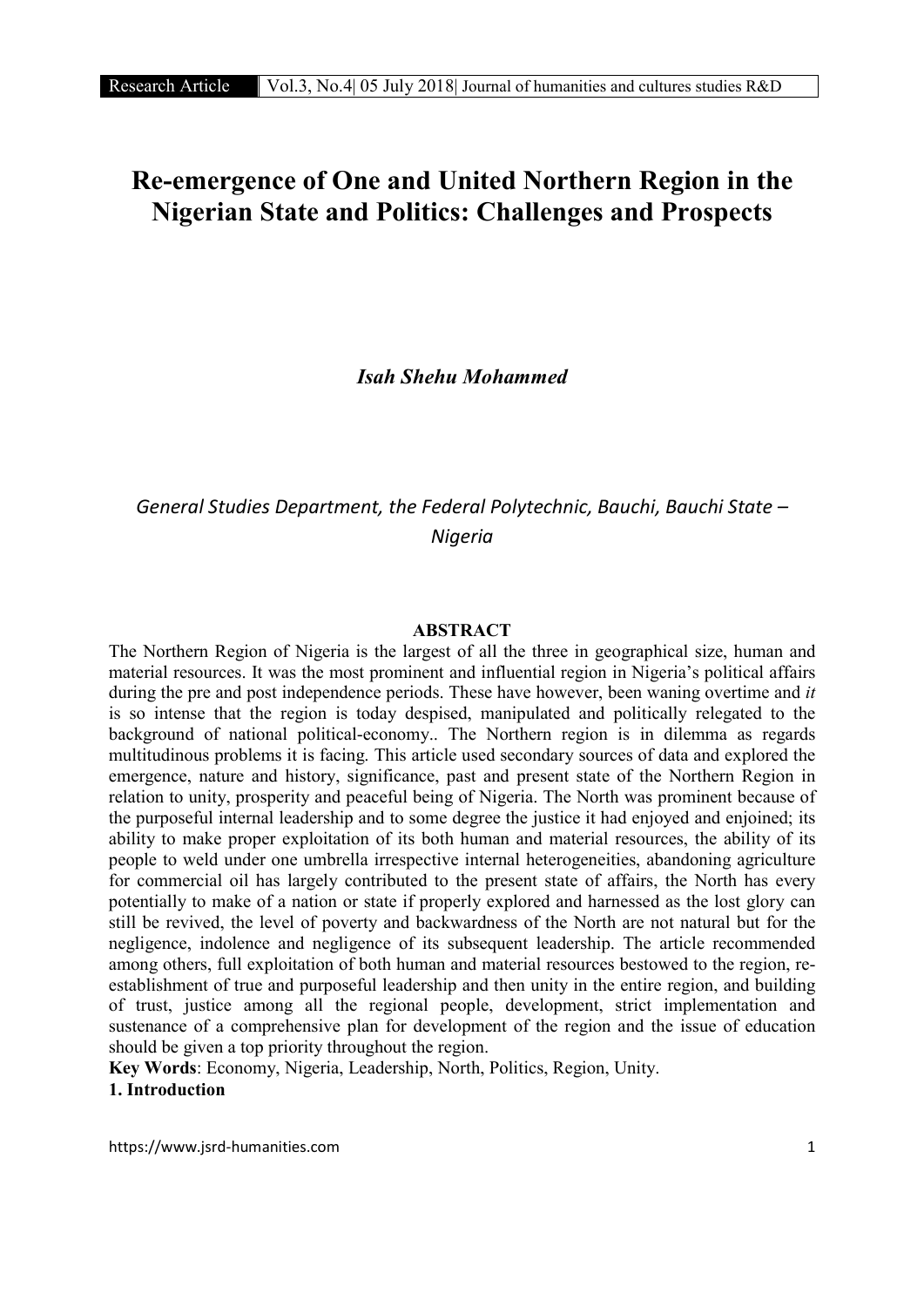The processes of evolution, growth and development of states and societies are through a process that is dependent on socio-economic, geo-political, cultural and other factors. Whether the process is gradual or fast, cooperation, unity and dedication to the purposes and goals for overall development of a state or society are the major ingredients to be used in achieving collective goals. This evolutionary process also compels a state/society to subject itself to the forces of change which involves accepting and co-opting some others' principles, values and ideals and at the same time retaining some ones' own. This has been the experience undergone by the present geographical parts of Nigeria – the result of the British January 1, 1914 amalgamation of Northern and Southern areas of River Niger which marked the evolution of new geographic, political and socio-economic setting of people hitherto not bound under any single or united administration. But it has been clearly maintained that various peoples who were occupying the areas made to be one Nigeria by 1914 were not consulted or their respective peculiarities considered during the amalgamation by the colonial masters (Nnoli, 1978; Falola, Mahdi, Uhomoibhi & Anyanwu, 1991:113; Amuwo, Agbale, Suberu & Herault, 1998:15; Oyovbaire, 1979).

Regions and regional tendencies often affect and determine the socio-economic and political structures that make up a political system (Caramani, 2008:369). There exist two/three main regions in the Nigeria's political-geography (dependent upon the context and approach to the categorization of North and South or North, East and West). One of the regions (Northern Nigeria) occupies a strategic position in the geography, politics and unity and peaceful coexistence of Nigeria, which faced struggles in two respects of colonialism and an internal competition for development with its Southern counterpart. These and the heterogeneous composition in terms of religion, population, culture necessitated the need for and evolution of a common front with which the North could foster and assert its interest, prosperity and ensure the overall unity and development of the region within a united Nigeria.

The leaders, traditional rulers, educationists and politicians of the colonial and early independence period realised the need for unity of purpose, cooperation and the formation of a single regional, political, economic bloc for the Northerners to participate, act and react to issues in the Nigerian national affairs with their background experience. Regions and tendencies towards regionalism are not only a practical part of but a reality in politics of states, essential to understanding and practice of politics at local and national levels of states and governments but with a complicated dynamism (Caramani, 2008:369). This study examined the possibility, challenges and strategies for the re-evolution of such a single and united Northern region within the Nigerian state of the overall unity, stability and development of the Nigerian state.

## *1.1 Statement of the Problem*

Ever since the amalgamation of the Northern and Southern Protectorates of the Niger River by the British colonial masters on January 1, 1914, Northern Nigeria, which currently comprises of 19 Northern states has been embroiled in numerous problems and challenges. Some of these problems and challenges are internal, while others are external in its relation and coexistence with its Southern counterpart or rival as the case may be. Internally and at the initial stage, Northern Nigeria faced the problem of western educational disadvantages, domination of the Northern Public Service, which prompted the Northern Regional Government's Northernisation Policy, the problems of resentment, despise and contempt, the issues related to Self-Government timing; and during the late pre-independence to independence and post independence era, the unfortunate coup of January 15, 1966, which hit the region worst in its history, problems of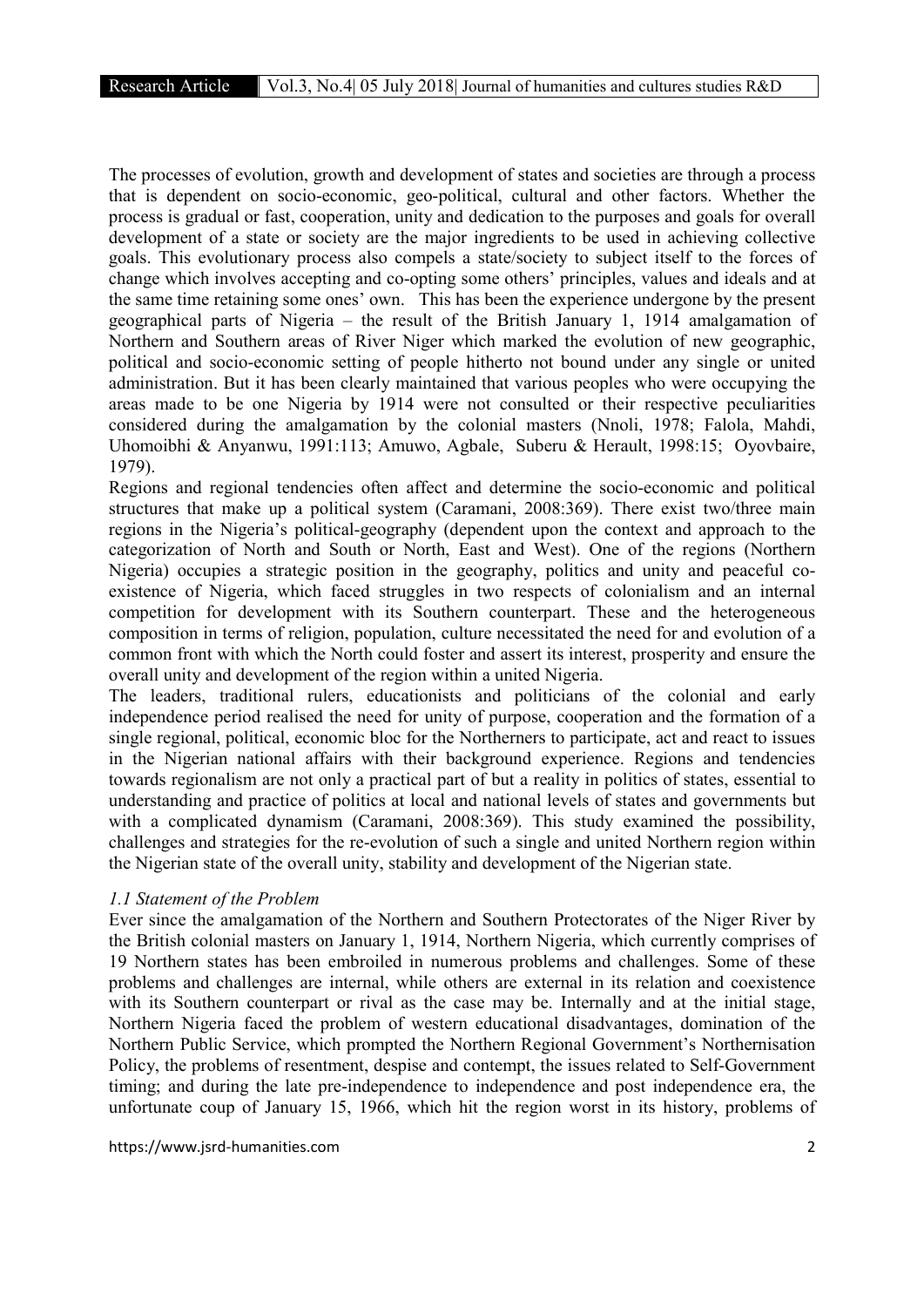internal unity within the North, increased resistance to the perceived and fuelled Hausa/Fulani/Islamic hegemony, the attempts by the Middle Belt to have a separate region and identity from the original North, the influence and orchestrations of some Southern Nigerian politicians and parties to see to the break-up of the North and then dismantles its political hegemony in the Nigerian state; coupled with other later emerged problems of socio-economic, political and ethno-religious strife, the Al-majiri syndrome found only in the North (Mohammed, 2018:117-118; Wada, 2012:120; Turaki, 1993:145, 153; Kukah, 1993:7-10; Ajayi, 2009:28, 1449-178; Rimi in Onu, 1981:167-173; Paden, 1986:350).

The North has as a result of these, lost its original sense, focus and resources of leadership, a united front and common interest - North irrespective of ethno-religious, socio-economic and political differences and status. What obtains today is a different occurrence in which the Northerners themselves are internally divided along ethno-religious, socio-cultural and economic lines and have ignored common and united cause to see, act and react to both intra regional and national issues.

The leadership of the North, is today, unable to give a focused and an acceptable direction for the Region; it is the region also is no longer able to fully assert interests in the Nigerian affairs due to the manifest disunity and incoherence within the region and so the North had over time nearly lost its once flourished identity, hegemony and prestige in the Nigerian national affairs. Thus Watts (2013: xiv & ixxxiii), has decried that Northern Nigeria is undergoing a blizzard of political and economic turmoil, rapid and unchecked population growth, general youth protuberance and religious communities' disharmony and then asserted that Northern Nigeria is in a packed state of emergency.

## *1.2 Objectives of the Study*

The main objectives of this article are to trace and reflect the history, composition and life patterns of the of both Northern and Nigerian people; account for the reasons why the once dominant and hegemonic Northern Region in Nigerian affairs is now poor and economically less productive, politically unstable, ethno-religiously divided, socially despised in national affairs and then relegated to the background of Nigerian political-economy; expose those forces of unity that made Northern Nigeria what it was, especially in the 1950's and 60's; and recommend what could be done to revive the past glory and make the North regain its former and rightful position in Nigerian affairs, being the largest, the most populous, the richest and most diverse region in Nigeria.

## *1.3 Theoretical Framework*

Studies and theories on regions are more popular and associated with the modernisation theory and development with great influences of Weber (1968), Caramani (2004) and Markusen (1987), whose theory is based on pre-industrial and industrial society's political economic relations. This study is, however, premised on two theories of Pluralism and cultural nationalism associated with Almond & Verba (1963), Lipset (1990) & Wiseman (1981). The Pluralist theory maintains that societies are plural in nature and powers in such states and societies are shared among heterogeneous groups characterised by differences of religion, tribe, geography, cultural norms and values. In such circumstances and as usual, there are needs for articulation/aggregation of many and varied interests as well as the representation of all the groups in the process of governance. However, it is not possible for all and sundry to be directly involved in decision making processes and this necessitates the emergence of the few (elites) among the many.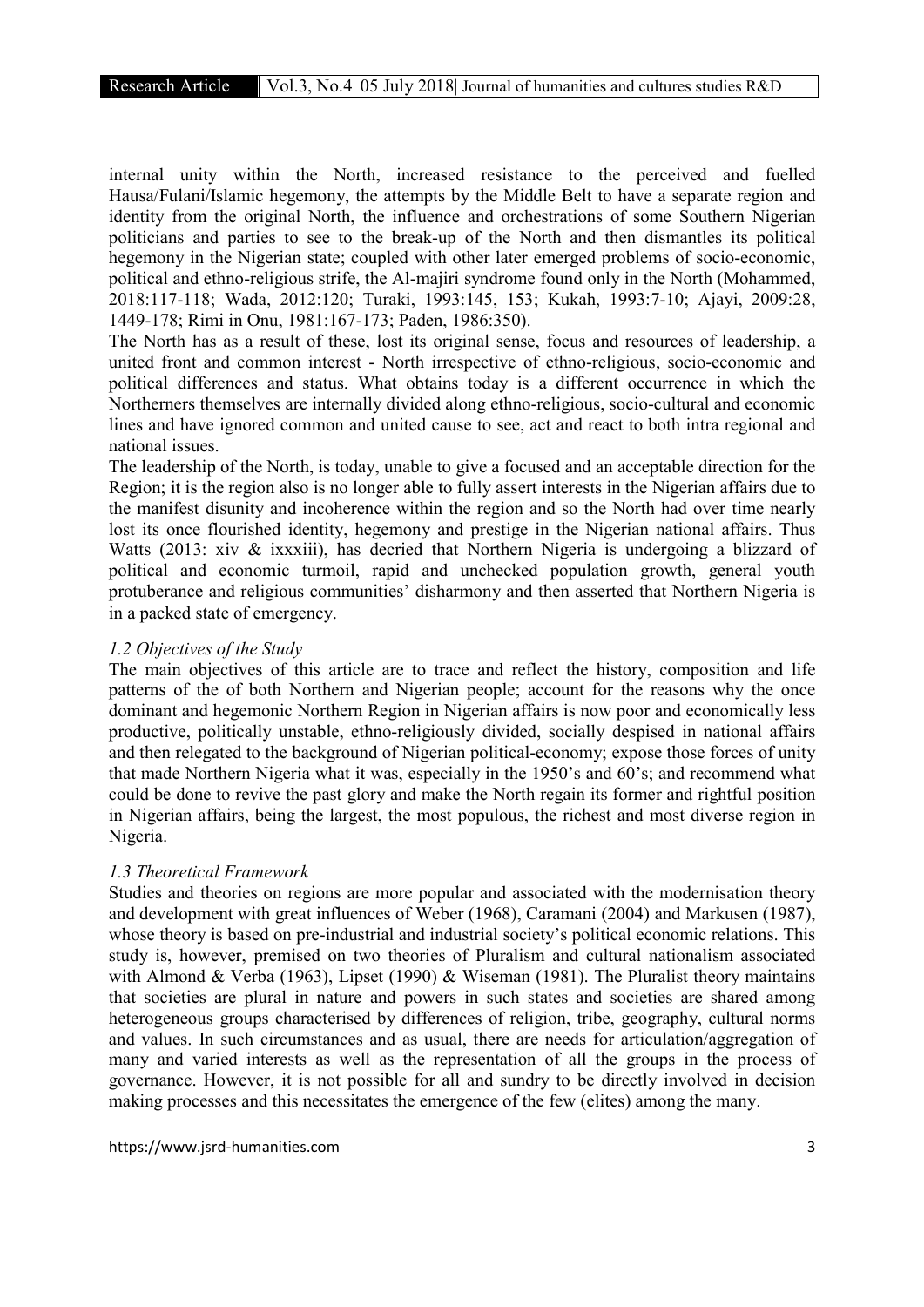The elites are then saddled with the responsibility of governing the affairs of all. Theory of cultural nationalism associated with the writings Almond & Verba (1963), Lipset (1990) & Wiseman (1981) on regionalism reveals that cultural heterogeneities in a state are a major determinant of adopting regional arrangement based on differences in life and approach to national values as a result of having different historical and cultural background. Regionalism within a country is thus determined by differences in political culture and cultural provisions in the native life of the people. These differences therefore result in heterogeneous value systems, which make the regions to adopt different regional arrangements in policies and programmes. The major factors that influence regionalism and regions under this theory are communal settings, economy, political geography, social characteristics - religion, ethnicity and language as noted by Soja, (1989).

#### 2. Background of the Nigerian State

Nigeria occupies a total area of about 923,768 sq km and was not a single and united political entity until after the British Colonial amalgamation of January 1, 1914. Prior to the British occupation and amalgamation, there were several nationalities that lived around the Niger and Benue Rivers. Nigeria is the world's single biggest black nation with the largest population in Africa (Mundt, Aborishade & Le Van 2008:661; Shehu & Buba, 2016:1-4; Mohammed, 2018:1- 3). According to Kwanashie (2002) & Roskin (2016:424-27), the Europeans commenced direct activities in present Nigeria around 15th century first by the Portuguese who arrived Nigeria in 1471 via sea expeditions then followed by other European imperial powers and finally imperial conquest of most places as Lagos, Niger Coast, Sokoto Caliphate, etc, by the end of  $17<sup>th</sup>$  Century through the colonial agencies of British trade companies and imperialism with Lagos first haunted by the British in 1851 and then occupied in 1861. Obikeze & Anthony (2003:1) additionally noted that Nigeria is constituted through the British making, because before January, 1914, the entity now known as Nigeria was not one, but many independent ethnic groups which had little in common, except in trade and commerce. Usman (1979) also maintained that unlike most other countries in Africa, the amalgamated Nigeria has within its territory, a substantial number of speakers of three out of the five families of languages found in Africa (Afro-Asiatic, Niger Congo and Nilo-Saharan). The only language families in Africa not found in Nigeria are the very small Khoisan, spoken by the Khoi, the San of the Kalahari Desert, and the Asian Indo-Malay languages of Madagascar. The post 2006 population projections reveal that Kano, Lagos and Kaduna states have the highest population in Nigeria and a puts a forecast of 3.2% annual increase, thus expecting the country's population to be around 221 million by the year 2020 (Elaigwu & Garba in Chakrabarti & Srivastava, 2015:82). Nigeria is generally split into the Muslim North and Christian South though the adherents of both (Islam and Christianity) are found in both Southern and Northern regions, while the Southern and coastline is mainly Christian, the interior North is mostly Muslim, which becomes an irony as Most West African coastal states have Muslims in their interior and Christians in the coastal region, because Islam came by land from North Africa and Sudan, while Christianity came from Europe and through the sea. This is the opposite in East Africa with a Muslim coast and Christian interior (see Roskin, 2016:424, 531).

## *2.1 Nigeria's Regions - East, North and West.*

As observed by Keating (1997:17), region is a politically and functionally contested area, which spatially exists between national and the local as a scene of intervention by actors from all levels, national, local, regional in an environment where different and many individuals, institutions and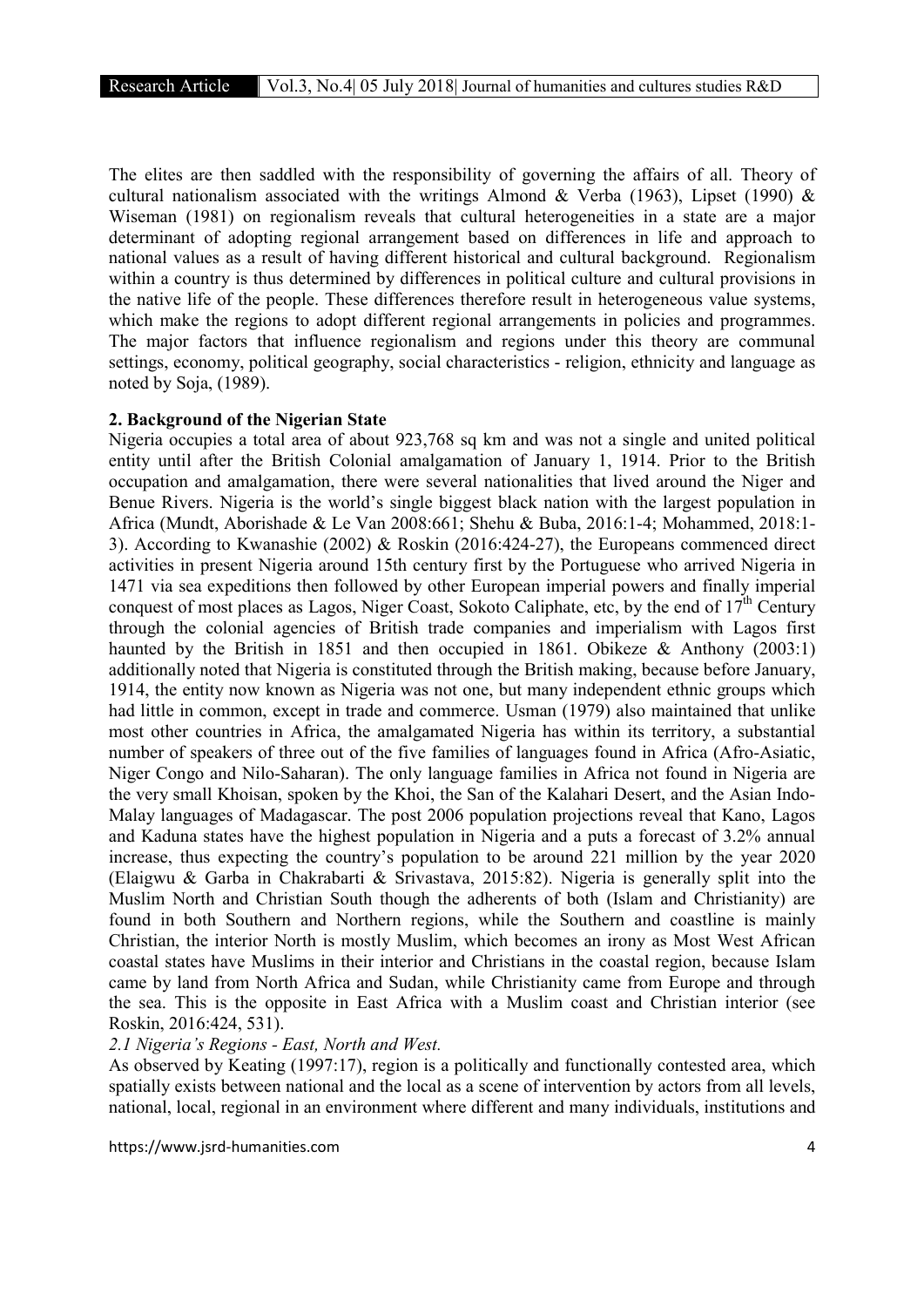interests interact in a condition of competition among themselves. Hooghe, Marks & Schakel (2010:4) have defined region as a specified territory with single, continuous and non-intersecting boundary as well as peculiar economic, social and cultural identity. While Pace (2006:1) sees a region as a uniform area with characteristics distinct from those that are around or bordering it with a particular pattern of regular relations and interaction its occupants. A region is a politically autonomous entity with constitutionally guaranteed powers as well as rights to participate in national governance and politics through the legislature or an institutional cooperation between and among governments. In political geography, regions' stand and struggles are determined by regional inequality, dependence and independence, indigenous character of its people, and as well, external conditions and structures which exist outside, but around the region (Caramani, 2008:381-84). There were three (3) regions that made up Nigeria after the 1914 amalgamation and were each (especially the North and East), also composed of several nationalities themselves with the majority and minority groups co-habiting the areas as observed by Whitaker (1970:597) who also noted that each of the three regions has a dual cultural make-up, a preponderant majority of culturally related tribes speaking the same language and a heterogeneous group of culturally linguistic minorities. Although the Mid West Region was created on August 17, 1963, the first military coup of January 15, 1966 greatly helped in eroding the political history and its map. The three major cultural groups, i.e. Hausa-Fulani in the North, the Igbo people in the East and the Yoruba people in the West are the majority in these regions, and have divergent histories and traditions, including dissimilar traditions of political organizations, long and rich history of traditional and cultural heritages.

Nigeria has about 730,885 sq km of arable land and substantially located in the North, which produces various agricultural products (cash and food) - grains, fruits, vegetables and cattle (about ¾ of nations domestic agricultural production) thereby feeding itself, other populations and creating employment opportunities, particularly as majority of its population, especially at the grass roots are farmers and was once, a major exporter of groundnut and cotton, among others until the collapsed of same in 1970's due to oil discovery and boom (Watts, 2013: iv). Northern Nigeria also has one of the largest deposits of solid minerals in Africa, which include: limestone in Enugu, Sokoto, Gombe, Kogi, Ogun; nickel in Kaduna; Gold in Zamfara and Kano; tin in Plateau; coal in Nassarawa and Benue; as well as deposits of oil in Borno (Lake Chad), Bauchi and Gombe states (see also Agboola, 1979:17; Nigeria Handbook, 1982:5-7; Mohammed, 2018:27-29).

Although Nigerians have been interacting with various ethno-religious groups and peoples, weak and unpopular government laws, policies and programmes have led to competition and violence among the peoples. Similarly, because people use religion as a political tool, manipulate and then discard it, overlapping religion and politics in ethnically plural states such as Nigeria easily leads to rivalry and even breakaway tendencies (Roskin, 2007:531 & 558).

#### *2.2 Northern Nigeria: Geography, Peoples and Culture*

The geographical location of an area matters a lot in determining its survival, growth and development (vast land, strategic location, favourable atmosphere, fertile land, water bodies, etc.) of a people. Northern Nigeria has a land mass of about 300, 000 square miles and 720 miles wide in addition to larger populations and deposits natural resources (Whitaker, 1970:15). The area was also earlier being referred to as Central Sudan, Northern Protectorate of Nigeria, Northern Province and Northern Region It currently comprises of 19 out of 36 states of the Federal Republic of Nigeria, and also has 413 out of the 768 Local Government Areas in the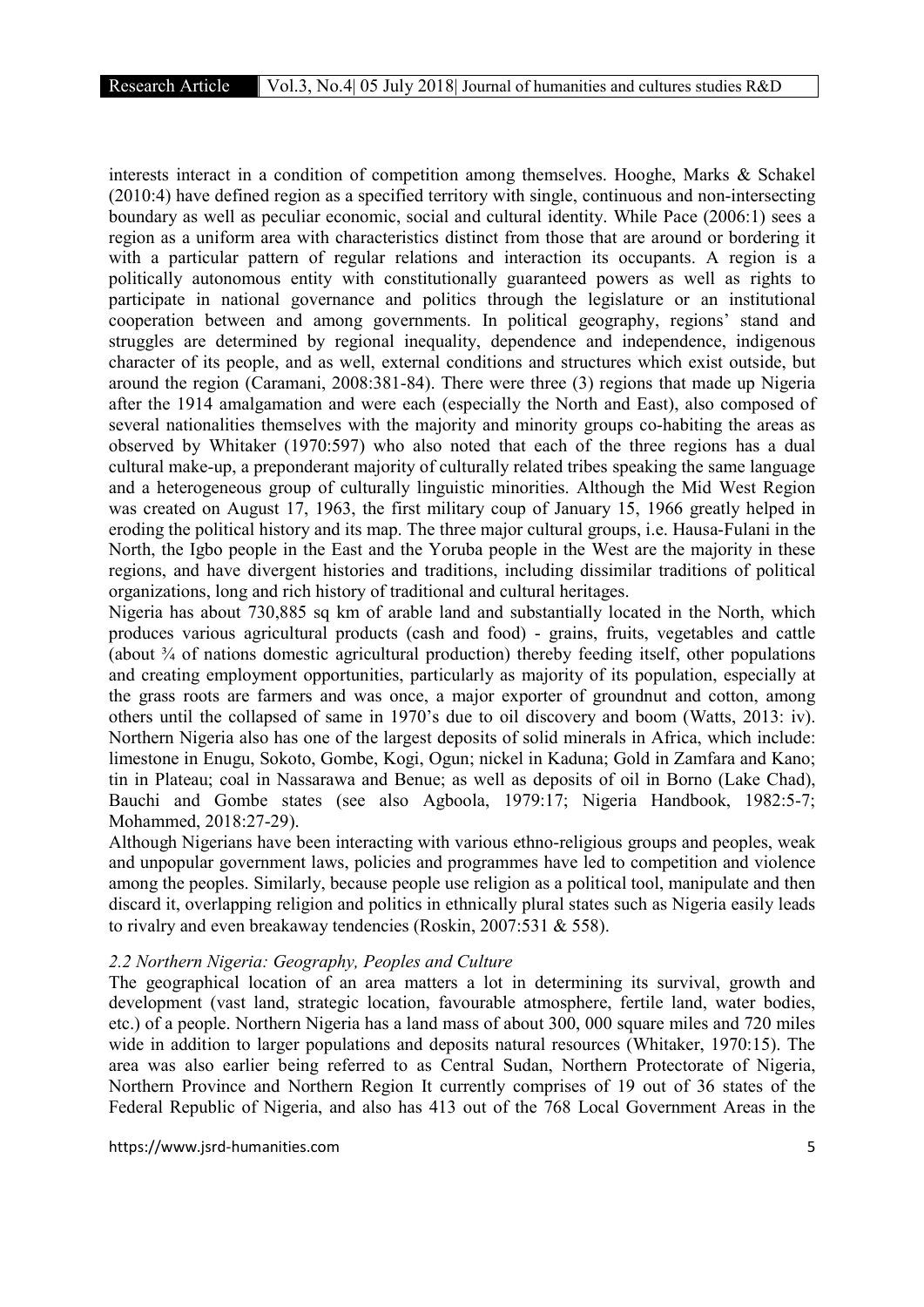Federation of Nigeria - Adamawa, Bauchi, Borno, Benue, Gombe, Jigawa, Katsina, Kaduna, Kano, Kebbi, Kogi, Kwara, Nassarawa, Niger, Plateau, Sokoto, Taraba, Yobe and Zamfara (Mohammed, 2018:18-19, 25-26). However, the Northern region is, itself, heterogeneous and comprised of the far North, the controversial Middle Belt, the riverine states, the North Central, and other divisions as determined geo-political and other circumstances. In fact, one of the Northern states alone (Adamawa) has over 100 ethnic groups in it (see Paden, 1986:322). The North has historically been dominant in Nigerian affairs as noted by Whitaker (1970:15), because of its geographical size, and largest endowment of human and material resources. Hoben & Greene (1966:3), while tracing the history and geography's of North and Northerners stated that the area belongs to the Sudan South of Sahara with features of the people and their cultures largely influenced by contact with their neighbours, especially from the North and West with large landlocked island, and while tracing the historical, biological and Trans-Sahara origin and mixture of the Northern Nigerian people, they added that people of today's Northern Nigeria carry chromosomes of the ancient Berber, Jewish and Arab immigrants from North Africa, while their civilisation and traditions from the Mediterranean and Rome, Greece and Byzantine, through the Islamic Empire of Spain, the Maghreb, Syria and Egypt. These, they maintained are mixed with the heredity stains of the Sudanese people. There is therefore a geographical and biological affinity and links between the people of today's Northern Nigeria with those of many different peoples, such as Jews, Arabs, Romans, as well as the indigenous black peoples of the Sudan, which is largely as a result of many factors - influences of Islamic religion, and Trans-Sahara contact and trade with North Africa and Middle-East, which also came with the religion of Islam around 700 A.D as the Arabs came in search of and trade in pepper, slaves, leather, ostrich feathers and ivory from the Arabia through North Africa (Theen & Wilson, 2001:476; McCormick, 2010:438; Dudley, 1968:3-5). There are profound influences of Arabs and Islam on the people of Northern Nigeria, especially the upper part of the North. Tafawa Balewa as cited in Clark (1991) who noted that the history of the people of the North dated back to 10th century and that it was around that period that records of invasions and contacts with foreign people were recorded and Islamic religion came in around the 13<sup>th</sup> Century from North Africa and Arabia. Paden (1986:131) has observed that around the period of Nigeria's independence, Northern Region of Nigeria was the largest single political unit in Africa comprising of hundreds of languages and heterogeneous religious groups*.* By that submission, the Northern Region was not only the single largest political unit in the Nigerian federation, but also in the whole of Africa. However, despite the various political developments witnessed over the period of time (coups, states and local governments creations), the North still remains the largest region when compared with the Southern part of Nigeria and during the First Republic. For example, the North alone had 174, while the South (East and West) together had 138 of the then 312 members of the then

Central Parliament - House of Representatives, Lagos. The membership of that House has, since its establishment to date, been based on population size (Dudley, 1968:26; Constitutions of Nigeria, 1960, 1963, 1979, 1989 and 1999).

The North has been having the largest population in all the censuses conducted throughout the history of the Nigerian state (Dudley, 1968:26). This is just as the North, prior to the coming of the colonial masters, was comprised of many groups, political settings and organisations and that there were also Igala, Jukun, large ethnic clusters of Gbayi, Igbirra, Idoma, Tiv, The Bura, Bata and some other smaller tribes and socio-political organisations at different levels of political formation and development. While some of the peoples had attained a high degree of statehood and fell such as Kwararrafa/Jukun state, others were at varying levels of political and economic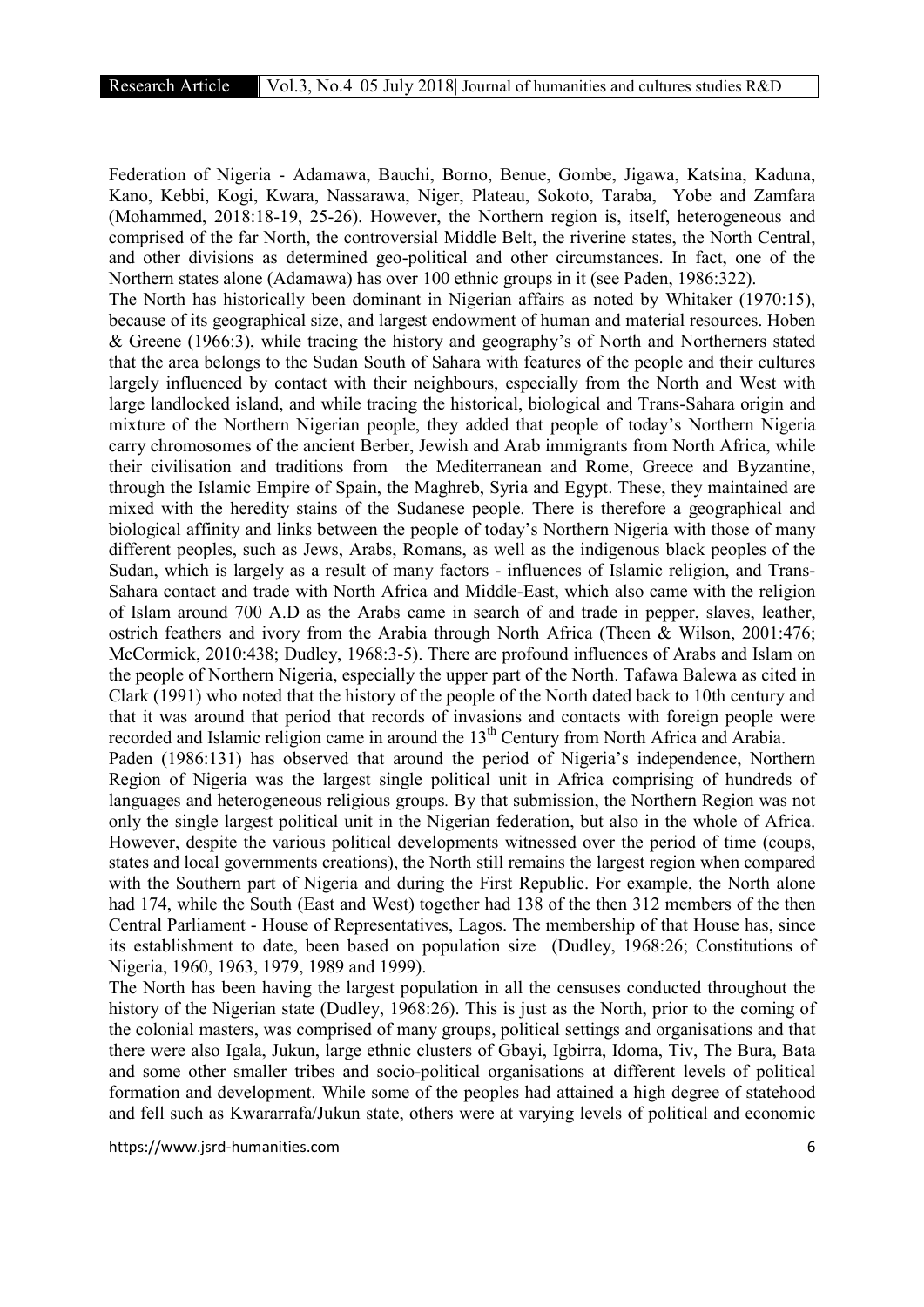achievements before the European contact, colonisation and subsequent amalgamation Kwanashie (2005:1). One of those on forefront among the various Northern pre-colonial states and nationalities was the Sokoto Caliphate founded during the revival Jihad in 1804 and led by Shehu Usman Bn Fodio, which (the Jihad) is one of the momentous events of modern history as noted by Dudley (1968:5). The Jihad affected most Hausa land and was thus described by Roskin (2016:426) as the single most important event in the history of Hausa land and the biggest of all its associates in the  $17<sup>th</sup>$  Century, because of the fundamental political, religious and sociological changes it brought on most parts, North of River Niger, parts of the Republics of Cameroon, Niger, Chad and Benin.

The socio-economic and political structures of the various peoples of the later Northern Nigeria, were, however, influenced and in some cases altered by the British colonial masters, who first hoisted the British flag in Northern Nigeria in January, 1900 at Lokoja (Dudley, 1968:26). By January, March and July 1903 act and encounters in Lokoja, Sokoto and Burmi (a village in Gombe State, Nigeria) respectively, between the British led forces and some of the religious leaders, Emirs and chiefs, the whole of Northern Nigeria was brought under British colonial control (Clark, 1991: xxxv). The Fall of Sokoto into the hands of British colonial forces on March 15, 1903 at Gindin Giginya in the outskirts of Sokoto town marked the total conquering and occupation of Northern Nigeria, as well as the once largest Islamic state in West Africa – the Sokoto Caliphate (Johnston, 1967).

#### *2.3 Economy (Human and Material Resources)*

Resources are according to Rodee (1975:23) important as an area itself, is in any state, for they provide security and sustenance. In terms of both human and material resources, the area is most endowed than any other part in Nigeria with larger populations, abundant solid and untapped liquid minerals, vast and fertile arable land (over 255,700 square miles), abundant sunshine and favourable climate. The Lagos Standard as cited in Kwanashie (2005:5) once reported that the potentialities of Northern Nigeria comprising of active and industrious population that is well advanced in arts, manufacturing and civilised, with its commercial capital Kano as the trade centre of the whole Soudan and the rendezvous of caravans to and from Egypt, offers the world new trade markets and commercial prospects, the boundary of which would be difficult to demarcate. It also continued that the resources of Northern Nigeria are practically unlimited, rich as the country is in agricultural and mineral products of considerable value. Such potentialities are enormous and very promising upon proper exploitation and harnessing. From untapped oil resources in Lake Chad, Bauchi, Gombe and Benue States to solid minerals in Nassarawa, Bauchi, Plateau, Gombe, Yobe states (Coal, Tin, Limestone and Kaolin, Uranium et cetera). Every single part of the Northern Region (local governments), and also the whole of Nigeria, is blessed with one natural resource or the other, but it is a matter of efficient exploitation and harnessing of such resource (Raw Materials Research and Development Council, 2011). Agriculturally, over two-third of Nigeria's total arable land is located on the Northern part, but only a little part of it is exploited for agricultural and other related purpose, and thus leaving surplus land area for the agriculture and other purposes (Agboola, 1979:17). The combined human and material resources of vast, surplus and fertile land, endowment of solid/liquid minerals, largest population far above the other Regions, make the North the most fortunate and most advantaged Region if its resource endowments are to be fully exploited and harnessed.

#### 3. Emergence of One North: Roles of Elites/Politicians and Parties and Traditional Rulers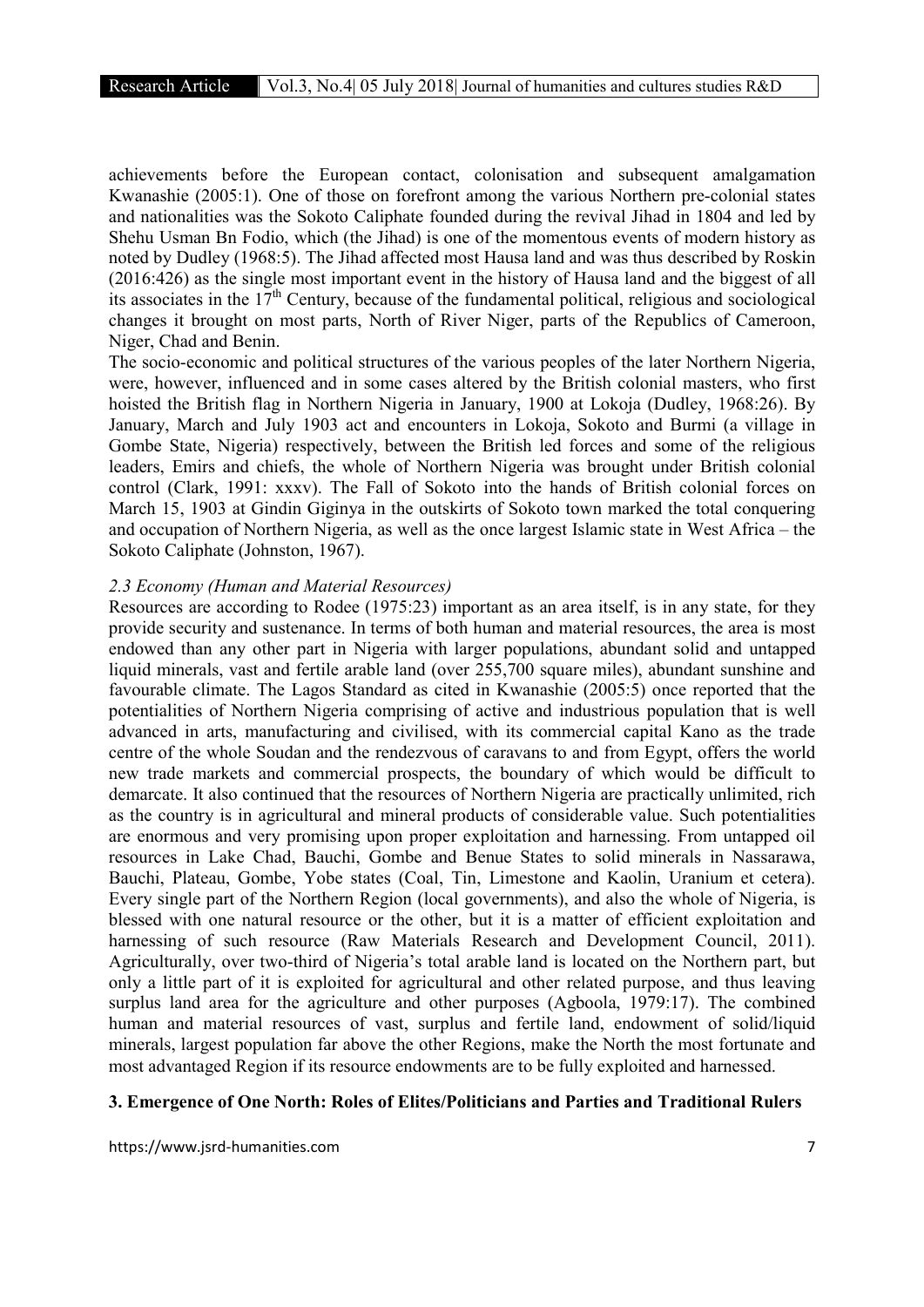The evolution of one North in Nigeria was an onerous task that was undertaken by many stakeholders and amidst challenges from both within and outside the Region itself. Smith (2004:81) has cited late Alhaji Nuhu Bamalli relating that the whole idea of one and united North in Nigeria was formed during a meeting of Katsina College Old Boys Association in 1939 with the attendance of those who had prior to then attended the College from virtually every Province of Northern Region. From the 1939 Old Boys meeting, there emerged two (2) different groups of the Jamiyyar Mutanen Arewa a Yau and Jam'iyyar Jama'ar Arewa in Kaduna and Zaria respectively. The two groups agreed, however, on the formation of Jam'iyyar Mutanen Arewa, which was later inaugurated on June 26, 1949. Abba (2007) in the same vein stated same date for the formation of (JMA) and went further that the Northern Teachers Association (NTA) was also part and parcel of the JMA during its formation, where delegates from different parts of the North attended the College Old Boys Meeting with the attempt at establishing a regional organisation, but there was dissatisfaction from both the British Colonial Government and Native Authorities based on possible resistance and disrespect for the colonial rule and the traditional rulers respectively, which later necessitated the formation of Discussion Circles, such as that of Bauchi at various parts of the Northern Region with the backing of the colonial administration and the Emirs (Yakubu, 1999).

Prior to the inauguration of the JMA in 1949, the Northern Elements Progressive Association (NEPA) was earlier established in 1946 and Abba (2000) maintained that NEPA was the first formed political party in Northern Nigeria and also the first formed outside the Lagos area.

Among the major aims and objectives of NEPA were mutual understandings among Northern Nigerians, working towards indivisibility of the Nigerian state, and specifically, open membership to all Northerners was made a very important objective. From the objectives if clearly seen, the NEPA was generally interested in the unity and development of Northern Nigeria, but its activities as its name implied, were likely meant to be centred in the North only, although it was later linked with NCNC Party. It was, however, observed that the party was more active in general mobilization of people as stressed by Abba. The first generation of Northern elites, teachers and politicians had remained at the forefront of one North idea as they later, mostly became the operators of governments and political machines, especially after the Native Authority Reforms. Coleman & Roseberg (1970) also made same assertion and added that the College Old Boys Association in North like their Southern counterparts were those whose events had shouldered with the leadership responsibilities of the future Nigeria, because of their acquired skills in politics, education and as movers of the process of modernization in the Northern Region. Thus, they became bestowed with leadership responsibilities of the future Northern Nigeria with the emergence and development of political parties in the region and Nigeria generally. This attempt at formation of one and united North was, however, not without problems, oppositions and resistance from both within and outside the Region e.g. the West and Ilorin-Kabba merger issue. To these effects, Turaki (1993:145) has categorised the re-colonial Northern Nigeria into two parts with distinctive socio-political values and religious influence as: Muslims and non-Muslims groups and also classified the then politics of Northern Nigeria into three as the politics of unity and reformation; politics of revolutionary substitution by the radical elements; and the politics of ethnic separatism by the minority and non-Muslims in the North.

The later Northern Regional Premier, Sir Ahmadu Bello and his Finance Minister, Alhai Aliyu (Makaman Bida) were classified as those in the fore-front as '*stronger proponents of Northern Unity*' and '*anti-southern politicians*' (Turaki (1993:153). Thereafter, the most prominent group for the promotion of the 'One North' among the many cultural organisations between 1946 and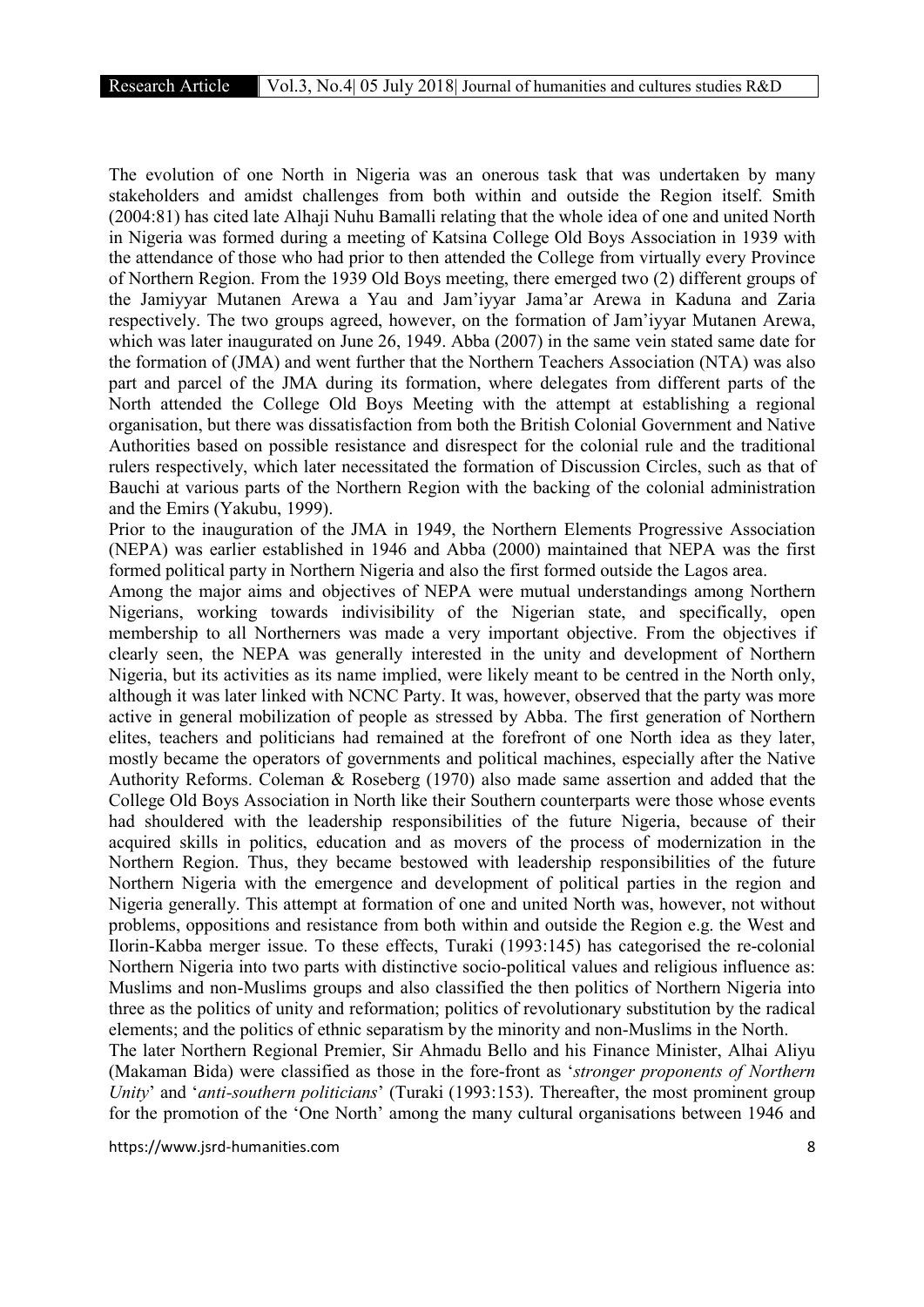1951 was the (JMA), which he maintained was dominated by educated classes (teachers and Native Authority officials). This development, which the Colonial masters were not comfortable with, forced them (the Colonial Administration) to urge the future Parliamentarians to, on another hand, form a political party that would serve the interest of the Northern Establishments. He further maintained that in 1947, the British colonialist through Sir Bryan Smith encouraged northerners on the need to have a common voice (political party) of Northern leaders towards the national politics, and so as to counter the Southern Nigeria propaganda against it. This should according to Smith, encompass all parts of the North irrespective of religion, tribe, etc., and that gave birth to the NPC in 1951, which comprised of Emirs, Parliamentarians and other Native Authority officials. This meant that the British directly or indirectly and intentionally aided the Northern elements in their course for the attainment of one North through the Northern Peoples' Congress (NPC) machinery, but of course, with their own and different interests and intentions, as asserted by Turaki that the NPC did not make or create political leaders, but that its leaders were already drawn from the Northern nobility by the colonial administration to become Parliamentarians, as they have proven their worth as reputable new emerging political leaders, who have already received the blessings of the Emirs and the Colonial Administration. In Reality, the British were more comfortable with a political party which has the influence of the Native Authorities (Emirs), and the Colonial Administration itself. Thus emerged a strong regional political party – the NPC.

Regional political parties are a means to secure support and popularity, especially in ethnoreligious and culturally diverse states (Caramani, 2008:375). Although the North was the largest and most influential in the politics and governance of then Nigeria, there were later, several political parties in the North many of which were in the oppositions and based on both political and ethno-religious backgrounds. By the collapse of the first Republic in 1966, there were about 25 political parties and groups in the northern Region alone. These included: Afenmai Peoples' Congress (APC); Borno Youth Movement (BYM); Habe Peoples' Party (HPP); Ijumu Progressive Union (IPU); Ilorin Talaka Parapo; Kalabari Peoples'Congress; Kano Peoples' Party (KPP); Kano State Movement; League of Northern Yorubas; Middle Belt Congress of Nigeria; Middle Belt Peoples' Party; Moslem Peoples' Party; Muslim United Party; Northern Elements Freedom Organisation; Northern Elements Progressive Union; Northern Elements Women Association; Northern Opposition United Party; Northern Peoples' Congress; Northern Peoples' Congress Youth Association; Northern Progressive Front; Northern United Party; Northern Youth Movement; Tarka Youth Pioneers; Tiv State Party; United Middle Belt Congress (Mohammed, 2018:104-105; Abba, 2007:203-216; Paden, 1986:682 & 679).

Despite the large number of political parties and groups in the Northern Region, however, the formation of NPC in 1951 marked another period in the colonial struggle, politics, administration and unity in Northern Nigeria. It was, therefore, the NPC that got the greatest opportunity in terms of both popularity and colonial backing to foster a one and united North in Nigeria. This was largely because apart from the blessings of the colonial administration, and the Native Authorities, specifically, the NPC enjoyed the support of the common peoples, but of course with challenges, resistance, threats, and victimisation, which are an integral part of any and every developing political system. According to Paden (1986) large numbers of NPC supporters were Native Authorities (NA) officials and the Northern Regional ministers who were also traditional title holders and regarded as Northern representatives by the British, and according to Yakubu (2006), the NPC, initially as a cultural organisation and before transforming to a political party had the strength of winning the confidence of Northern Emirs.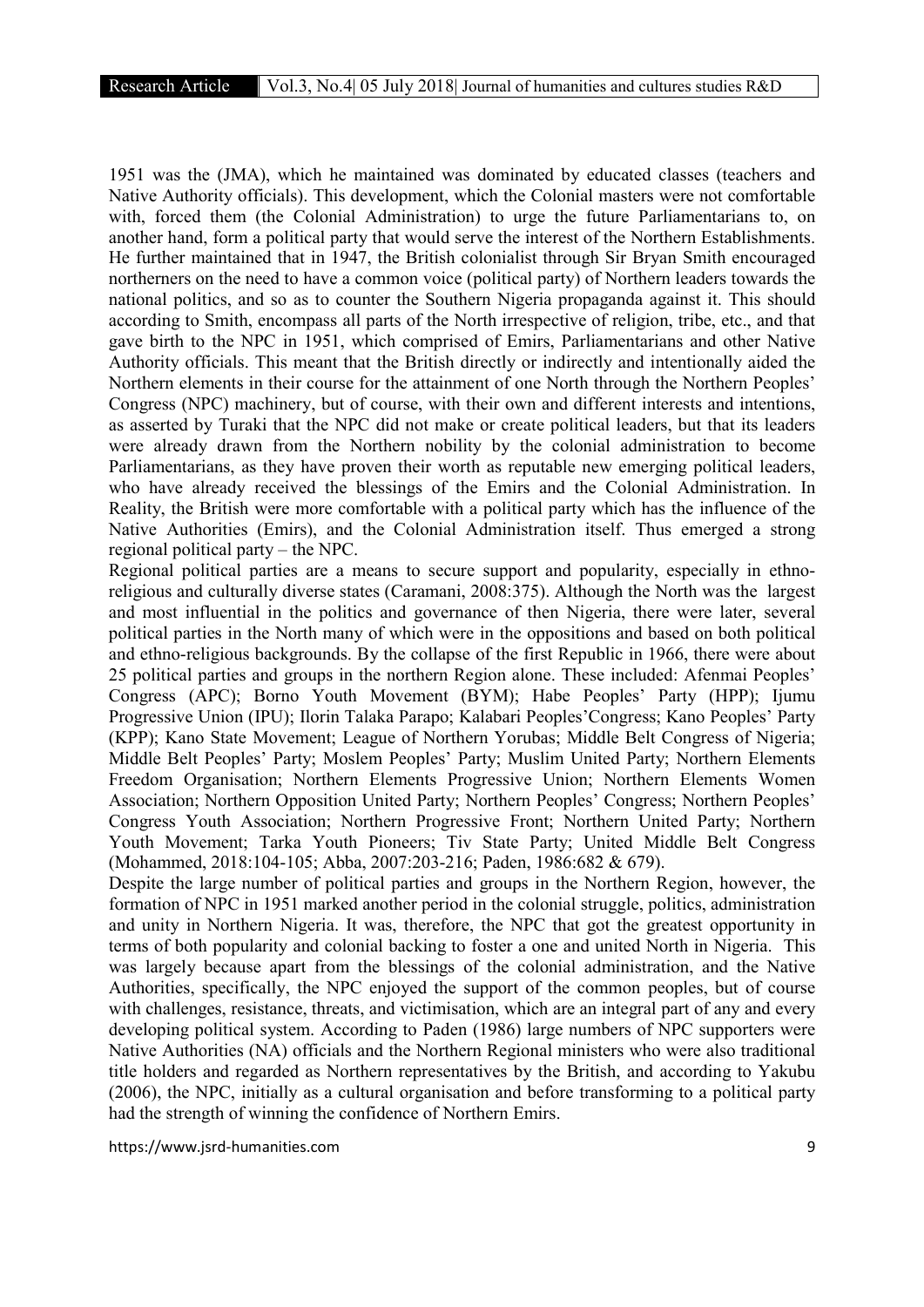From its inception, however, the NPC made it clear that it stood as a Northern Political Party in name, objectives and operations. The eight (8) point manifesto of the NPC among others provided for: One North, One People, irrespective of religion, tribe or rank. The '*One North'* concept was included alongside other provisions that were all focused on the Northern Region. Additionally, of the eight (8) point NPC manifesto, four directly targeted the Northern Region. Kwanashie (2005:153) maintained that the prominence which the NPC achieved in the politics in the Northern Region were attributed to the nature of its leadership, active membership, organizational structure, use of state power and the nature of interests and goals, which it articulated and sought to implement as the party in power. He also regarded the NPC's conception of the North as holistic, both territorial and socially, and of course, many of the then the Northern Emirs and other traditional rulers as well as their Native Authorities played key roles in the NPC affairs from 1952 onward, which not only indirectly aided the attainment of unity in the North, but also helped the NPC gain major victories in all the elections held in the North and the national levels (Turaki, 1993; Yakubu, 2006).

#### 4. Northern Regional Governance and Northernisation Policy

The attempts at unity among the Northerners, especially in the 1950's awakened its leaders that there existed a wide vacuum in the Regional public service and also in the private endeavours of the North and Northerners. This was clearly seen from the domination (especially by the Igbos) of the Northern Regional Public Service, productive and commercial businesses and investments, technical and skilled jobs in the entire region, which nearly resulted in nearly disaffection to the Nigerian unity, low morale, feeling of deprivation and domination, poor participation in not only the regional, but national affairs of Nigeria, and indeed, those were as observed by Morganthau (1973), factors that could result in lower morale, poor participation and less patriotism. One major thorn in the flesh of the Northern Nigeria people, establishments and politicians as well as the commom men was the presence of millions of Southerners and dominant virtually every sphere of public and privates endeavours of the North. The Igbos had not only been dominant in Nothern Nigeria alone, but also in the Eastern Region where they were the Majority, and where the Port-Harcourt and other areas had already began the decry, particularly the minorities against the Igbo domination as recalled by Taribo (2014:47) that *"they were preponderant in the league of landlords, entrepreneurs, public servants, teachers, proprietors of schools, bankers, petty traders, artisans, hawkers labourers and exporters using the Port Harcourt harbour".* It was the fear of such domination that earlier led to the crisis of the Self Government Motion in 1953, the Kano Riot, the short political war between the NPC, AG, Akintola, Awolowo, Sardauna, Ngileruma, et al. in 1953. That fear of domination internal resulted in the delay in the Northern Nigeria's Self-Government until March 15, 1959 (see Shagari, 2001:89; Paden, 1986:252-258; Clark, 1991:201; Bello, 1962:86).

The NPC and the Northern Regional Government were worried and exasperated with what Clark (1991:201) referred to as the '*boiling frustration'* in the North, but finally came the child of necessity – the Northernisation Policy. From the 1954 establishment of Regional Executive Councils, with the substantial victory the NPC enjoyed in most regional and national elections, which made it the majority party in both the regional and national levels, the NPC got the opportunity to vigorously pursue the interest of the North, which it strongly believed would ensure a sustained Nigeria. Later, at the regional level, the NPC formulated many policies and specifically vigorously pursued the popular, but ever controversial Northernisation Policy aimed at developing the Northern Region, balancing the gaps between North and South in a bid '*catch-*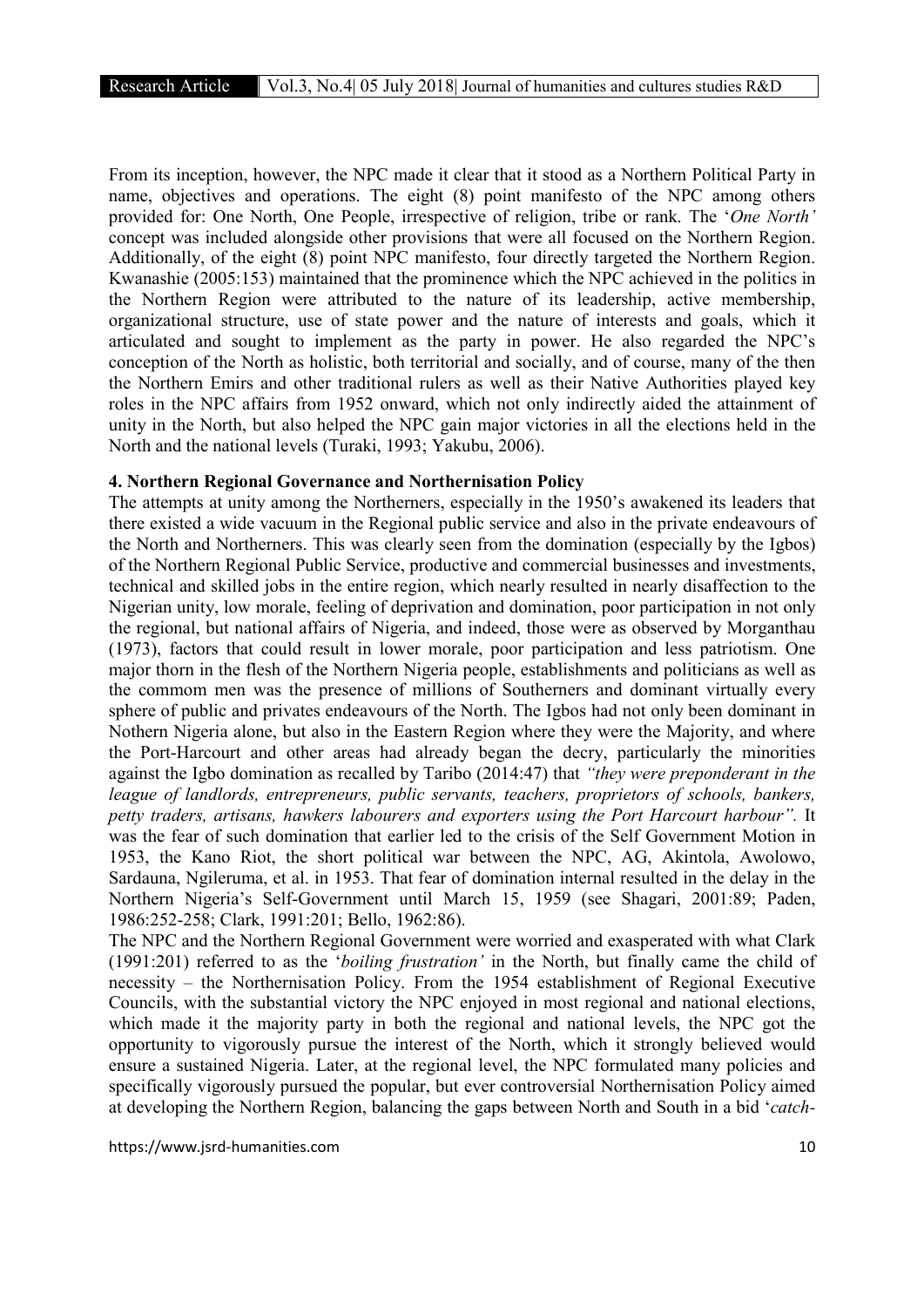*up*'(Paden, 1986). There were of course, both internal and external challenges, opposition and resistance to the Northernisation Policy by Northern Region opposition political parties, their Southern counterparts and individuals who are hit and affected by the policy. While the policy liberated, upheld, and fix the Northerners to take over their regional public affairs, and subsequently reduced the wide gap, stiff resistance to and politicisation of the policy resulted, even though in the other counterpart regions hardly could any Northerner be found in their regional public services and were silently implementing same policy (see Ojo, 2016; Ikwe-Ikwe in Heerten & Moses, 2014; Taribo, 2014:47-51; Achebe, 2012:75-78; Kurfi, 2004:98; Abdulkadir, 2004:12; Kirk-Greene, 1993:304-305).

#### 5. The Challenges before the North

Northern Nigeria is currently faced with numerous challenges/problems that include: ethnoreligious and indigene/settler crisis, emergent dimensions of Fulani/herdsmen/farmers conflict, political thuggery, armed robbery/kidnappings, the Boko Haram insurgency and proliferation and circulation of small arms and light weapons, and unemployment and extreme poverty, which lead to many or all the above insecurity problems as poverty and unemployment are antithetical to security and development; loss of relevance in national affairs; bitter politics and politicisation and religiousity of every matter by Northerners is also a challenge facing, it as every issue – religious, social, communal are politicized and different verdicts or interpretations result with often hostility and clashes within or among communities, religions, etc; monetisation of politics and the politicians' use of every means and avenue to win votes, divide and rule the people along ethno-religious or communal lines; injected hatred on bases of ethnicity, religion, tribe or economy which common peasants do not seem to understand as lamented by Ake (2000:60), Alubo (2006:75), Reid, 1997:237); the Almajiri and street begging syndromes, which (street begging) is a business to many and is one of the greatest social problems in Nigeria, but mostly practiced by the Northerners (Adewumi, 2007:1), which have for long been contributing to educational backwardness, increased rate of crime and indolence; the increased internal resistance, opposition, strife and resistance from the Middle Belt Region; the negligent attitude to agriculture (the predominant occupation of all Northerners) that had earlier sustained its people and the whole of Nigeria. All the above problems, however, rest on the shoulder of one giant – poor leadership.

#### 6. Internal Oppositions, Resistance and the Middle Belt

During the First Republic politics and in the attempts to unite the North, there came oppositions from the various parts of the North – Borno (BYM), Kano (NEPU), and from the Middle UMBC, the AG-NEPU/UMBC Alliances, the UMBC/BYM, the Northern Non-Muslims League (NNML), the Middle Zone League (MZL). That political opposition continued up the the politics of the Second Republic, when NPP and UPN had influence in the Middle Belt areas, especially Plateau controlled by NPP under the Progressives Party Alliance (PPA).

https://www.isrd-humanities.com 11 The politics and history of Northern Nigeria, has been partly characterised by the struggles for a separate Middle Belt out of the Northern Region, and has aptly been described as "*an article of faith which no power on earth could stop"*. The Middle Belt, described by Ballard (as cited in Suleman, 2012) as "*an area roughly inscribed by the Hausa-speaking area to the north, and the Yoruba, Edo, and Ibo-speaking areas to the south*", remains controversial in the politicalgeography and ethno-religious relations and conflicts in the Northern Nigeria (see Mohammed, 2018:121-125; Suleiman, 2012; Suleman, 2015; Clark, 1991:527). The geography and ethnoreligious composition of the area remains with relative configurations, and manipulation,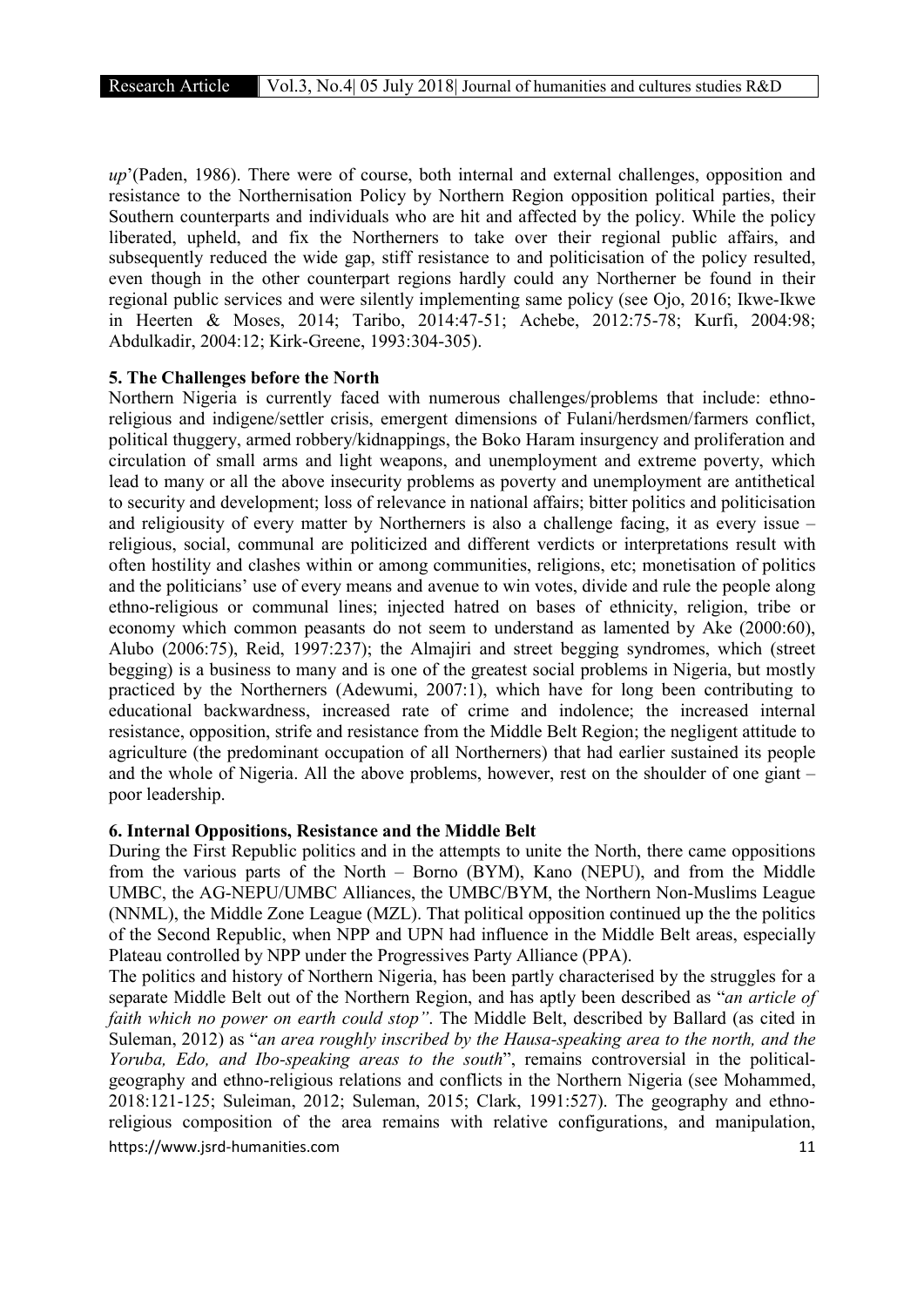especially by the elites. Some see and consider the greater Middle Belt, while others relate to the conservative Middle Belt with composition of all the all the ethnic groups in the North excluding the Hausa/Fulani and Kanuri in Benue, Plateau, Kwara, Kogi, Southern Kaduna, FCT, parts of Niger, Adamawa, and Taraba states; others regard nly the non-Muslim ethnic groups and their areas as the Middle Belt, and disregarding that there are non-Muslims in each and every one of the minority tribes no matter how small it may be; another configuration (the greater Middle Belt), comprises of the area comprises of also Kebbi, Kano, Jigawa, Katsina, Zamfara, Bauchi, Borno, Gombe, . All the ethno-religious configuration and reconfiguration of the Middle Belt are tied to the religion of Cristianity and resistance to the Hausa/Fulani hegemony, which Bala Takaya (cited in Suleman, 2012) described as the '*British-Fulani Conspiracy*'. The geography is in reality a vague one with definite and clear cut strings of mark, but employment of religion and ethnicity to which (Alubo, 2006:61-66) concluded that is a "*vehicle for political mobilisation and a rallying point in the struggle for identity and political participation*", but There is no clear cut geographical identity for the Middle Belt, but based on adversary with the Hausa/Fulani Muslim rule and hegemony.

Indeed, the Middle Belt's '*never dying article of faith which no power on earth could stop*' struggle has remained another thorn in the flesh of Northern Nigeria's corporate and peaceful existence, for it is the same struggle that is manifesting in different dimensions of the violent indigene/settler, the recent Fulani/herdsmen/farmers conflicts in central Nigeria, etc. Man is a political animal and politics exists and occurs in every social relation and in varying degrees, dependent upon circumstances, and politics cannot be insulated from human actions. In the same vein, regions are containers and how their boundaries are drawn is determined by particular purposes on the ground, and reflects the values and interests of a people (Keating & Loughlin, 1997:17). Despite the attempts and success at uniting the North, challenges and subsequent abandoning of that cause, politics and opposition from within the North was characteristic of the past and present attempts and the recorded successes. The then major political oppositions from within the North included the Borno Youth Movement (BYM), Northern Elements Progressive Union (NEPU) and most significantly Middle-Belt/United Middle Belt Congress (UMBC). The Middle-Belt/UMBC politics and opposition were based on manifestations of differences among the peoples from within the North – religion, culture, history, fear and resentment to possible domination and marginalisation of the minority by the Hausa Fulanis/Muslims (Suleiman, 2015; Braji, 2014:152-182; Olomojobi, 2013:151; Madighi, 2012:139-143; Nwaezeigwe, 2007:6-7; Abba, 2007:107; Aneke, 2007:99; Turaki, 1993:145; Kukah, 1993:7-12; Clark, 1991:205; Paden, 1986; Kwanashie, 2002:15, 174; Turaki, 1993:145; Clark, 1991:446-447; Ojukwu, 1989:179; Udo, 1971). This resulted in opposition through many avenues, especially through party politics, which Lane & Wagschal (2012:38) described as a veritable tool for political mobilisation in order to achieve some ends, just as the claims made by such ethnic/minority groups quickly attract attention.

Despite these differences and resentment (which during the former North mostly came from the three Middle-Belt Provinces of Kabba, Plateau and Benue), however, the then Northerners, leaders, politicians, traditional rulers and the people forged ahead and then attained success at the unity irrespective the differences, spoke with one voice and action in national affairs, in spite of alliances and political influences which sometimes led to negatively politicisation of issues and even attempts to break up the North (see also Paden, 1986:243, 352, 378). The former Northern/minority/opposition leaders (Aminu Kano, Joseph Tarka, Michael Audu Buba, Tor Tiv, Isaac Shaahu, Aku Uka of Wukari, David Lot, Tanko Yusuf, et al.) had then realised that despite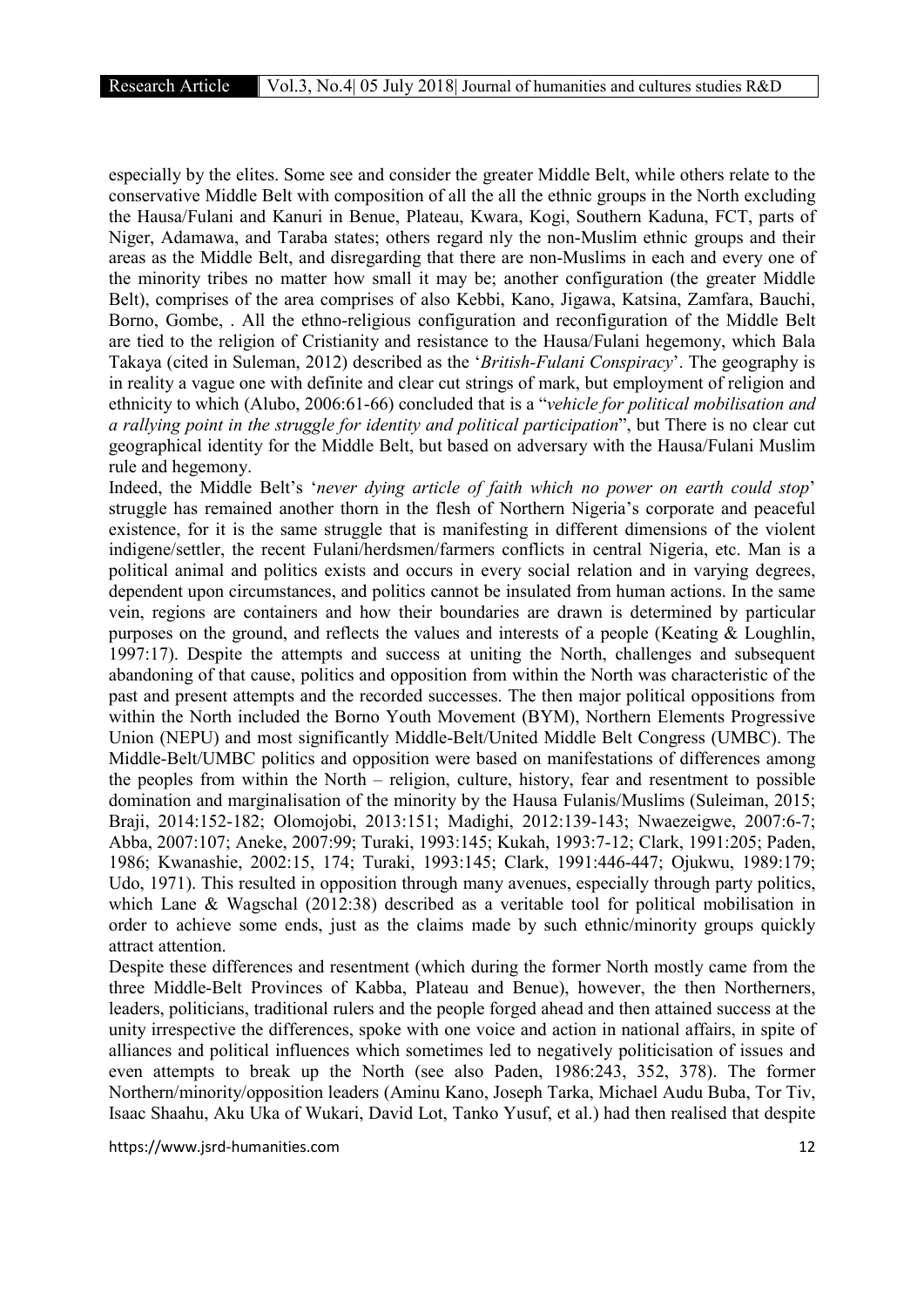the internal differences within the North, there was the imperative need for peace and unity and as such, they did not only worked with the NPC and or the Northern Regionl government at different times and in Alliances, but also directly and or indirectly resisted the attempts to mare the North through violence and other non-peaceful and non political means. It would indeed, be a great advantage for the other regions of Nigeria if the Northern region could be broken up into two or more entities, for that surely brings to an end to the Northern Nigerian hegemony in politics, population, resource dominance, etc. there had been attempt to actualize such a scheme of breaking up the North in the past, the Ilorin-Kabba West merger with the Western Region, the attempt to rock the boat of the 1983 general elections through orchestration of violence (through fund raising and procurement of arms), especially by the Unity Party of Nigeria, UPN and Nigeria People's Party, NPP in the Middle Belt using the minority tribes and their opposition parties, etc. (see (Suleiman, 2015; Shagari, 2001: 441-445; Weekly Trust, December 15-21, 2000, pp. 38; New Nigerian, March 10, 1984, pp. 5 & 11; National Concord, October 24, 1983, pp. 12; ).

The Northern minorities problem and feelings as stated by Turaki (1993:145) within the North, especially non-Muslims/Middle Belt, has been of great concern and impact on both sociopolitical and ethno-religious terms with respect to perceived alienation of non-Muslims/minorities, perceived Muslims' domination of affairs; the elites, political, ethnic and religious entrepreneurs manipulations of the situation to fish in the troubled waters; inability of common men to understand these manipulations; and controversial role of Emirs and their conrol of the non-Muslims domains in, for example, parts of Kaduna, Plateau, Adamawa, Taraba and Bauchi States. These issues of the Hausa Fulani/Muslim hegemony, and in the recent, coupled with economic and political factors now manifesting in the violent struggles over possession of land, indigene/settler conflict, the emerging dimension of farmer/Fulani/herdsmen conflict. For this, a number of studies carried out have proved that the Middle Belt/Central Nigeria has become a theatre of violent ethno-religious and other related conflicts, as a result of both historical, social (increased migration into the area), political (elites manipulation), economic (depletion of resources, unemployment, poverty), ethno-religious factors and manipulations (Mc Doughal, Hagerty, Inks & Conroy, 2018; Alubo, 2006, Alubo, 2004, Hagher, 2002; Idama, 2017). Indeed, the Middle Belt struggle has in the trending of events been largely tied to not only the religion of Christianity, but also violence and the entire struggle's its manipulation by the area's political, ethno-religious and political entrepreneurs for their selfish gains (Suleiman, 2015; Suleiman, 2015). The same struggle largely motivated the G. G. Orkar coup of April 22, 1990, in which the plotters vividly expressed their (Middle Belt) disaffection and resentment, through the military institution.

## 7. Strategies for the Re-emergence of One United and North in Nigeria

There are many strategies to end a problem, but different situations require different solutions and strategies for adoption. Paden (1986:275, 313, 496-528) has outlined the then Northern Premier Ahmadu Bello's principles in formation and development of Northern Nigeria as one community, which revolved around about nine principles as: identifying the common goals and purposes for the Northern community; encouraging large-scale networks over small communities; use of family and multiple age grade system to link up the desperate communities; linking communities through gateways or intermediaries'; protecting Northern borders with outposts of loyalist; the use joking relations to ease tensions among communities; building alliances and managing opposition rivalries; equal treatment of the Northern component units;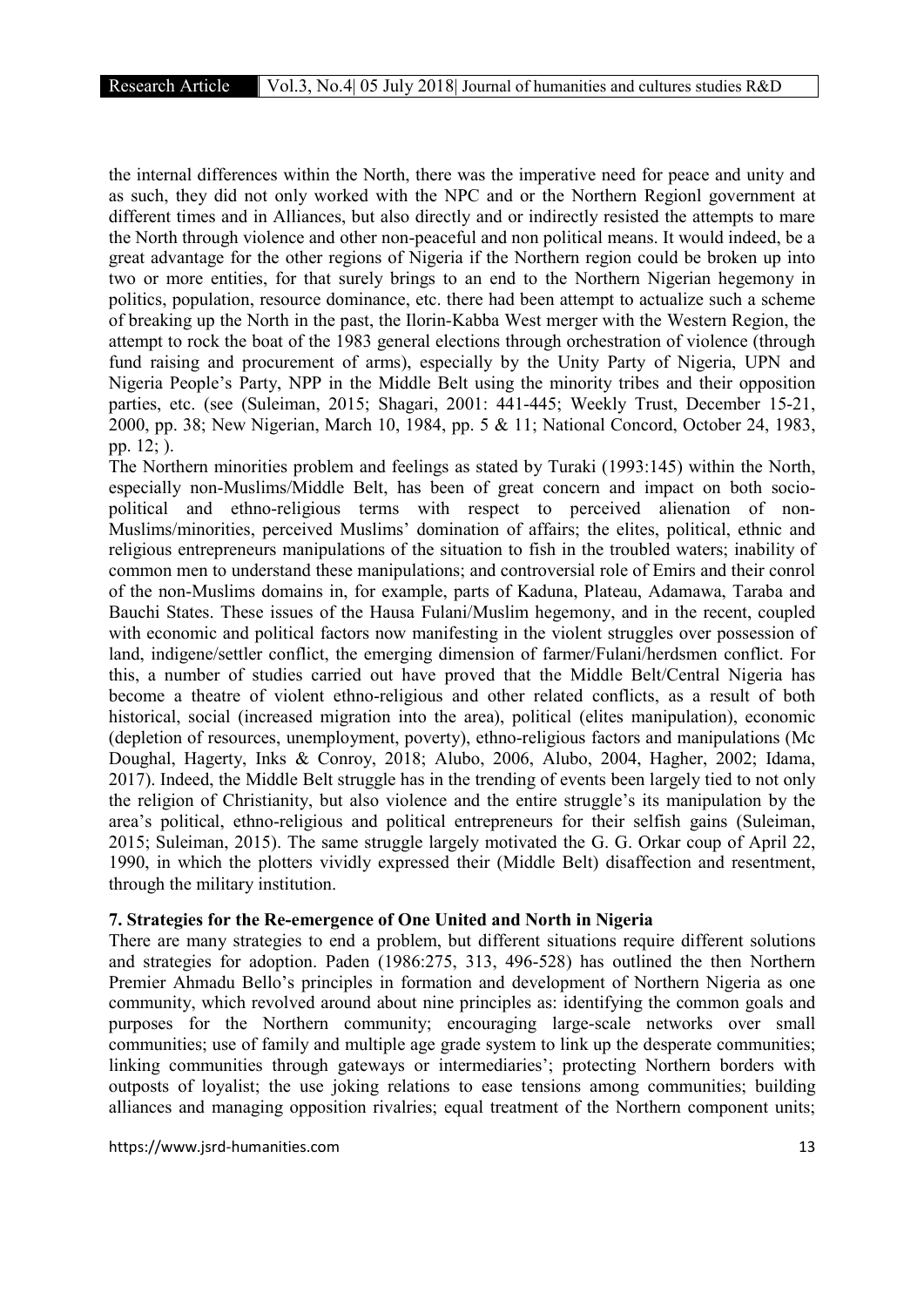and development of a new capital as the symbol of the whole community. He also noted the strategies adopted by the former Northern Premier Ahmadu Bello with bold style and action as: setting development goals, education and human resources, search for capital and technology, industrial programme, setting the infrastructural foundation, agricultural development and managing development. Although situations change, but the Northern Nigeria of today can still adopt many of the strategies and make changes/adjustments where appropriate. At any rate, return to and revival of agriculture, justice among all the Northern people, hard work, political re-orientation and the practice of politics for development, tolerance of one another, unity in diversity and self and situational identities, sustainable industrialization and technological development are key to Northern Nigeria's unity, development and prosperity.

#### 8. Summary and Conclusion

There are manipulations of various religions and tribes for political gains and ends with deliberate and calculated setting of the Northern people against one another. There can never be peace, stability and development where there is no unity, sacrifices, justice, equality and selflessness to humanity. There existed one and united North in the history and political experience of Northern Nigeria. The One North idea in Nigerian politics originated prior to the independence of Nigerian State in 1960. The evolutionists of one and united North worked hard regardless of their numerous differences to take North to the Promised Land. They employed the principles of justice, equality and equity, selflessness, respect for fundamental rights, traditional institutions and rulers, and had the North and its future destiny as their lives and deaths. Over the subsequent years, however, the principles and legacies they worked with and died for have been abused and or abandoned by the succeeding generations and that explains where and how the Northern Region and Nigeria are today. The feeling and sense of belonging to One North and Nigeria by extension among the Northerners is waning over the time. The Northern politicians of the present time are not making significant efforts to improve and develop the North and its objectives in the Nigerian politics.

The current disunity in the North is not only because of the exploits of politicians, there are other several causes which partly lie in injustice, poverty, external forces and religious undertones, pressure on resources, but those could all be overcome if the will and commitment are there. Northern Nigeria and the Northerners have good prospects and can achieve their goals of regional unity and prosperity within the Nigerian context if they reflect back and employ those principles and explore those legacies, especially that of unity as once asserted by Smith in Merthyr Report, 1958 (cited in Ajayi, 2009:139) that if the Northern part of Nigeria could stand united, it has all the potentialities to take over the future Nigerian affairs*.* However, there is a great challenge before the peoples and the Region to resuscitate and achieve such a noble objective. Those, however, lie in the ability to do justice, unity, hard work, strong and genuine political will and commitment, minimization of the elites influence of political and ethnoreligious entrepreneurs in dividing the North to perpetuate their control over power and public resources. Indeed, the heterogeneity and large population, the rich and heritages of the peoples, as well as the numerous natural resources endowed to the Northern Region should be a blessing and a means to attain optimal development, unity, co-operation and harmony among the Northerners.

#### 9. Recommendations

The following recommendations, are, therefore, made: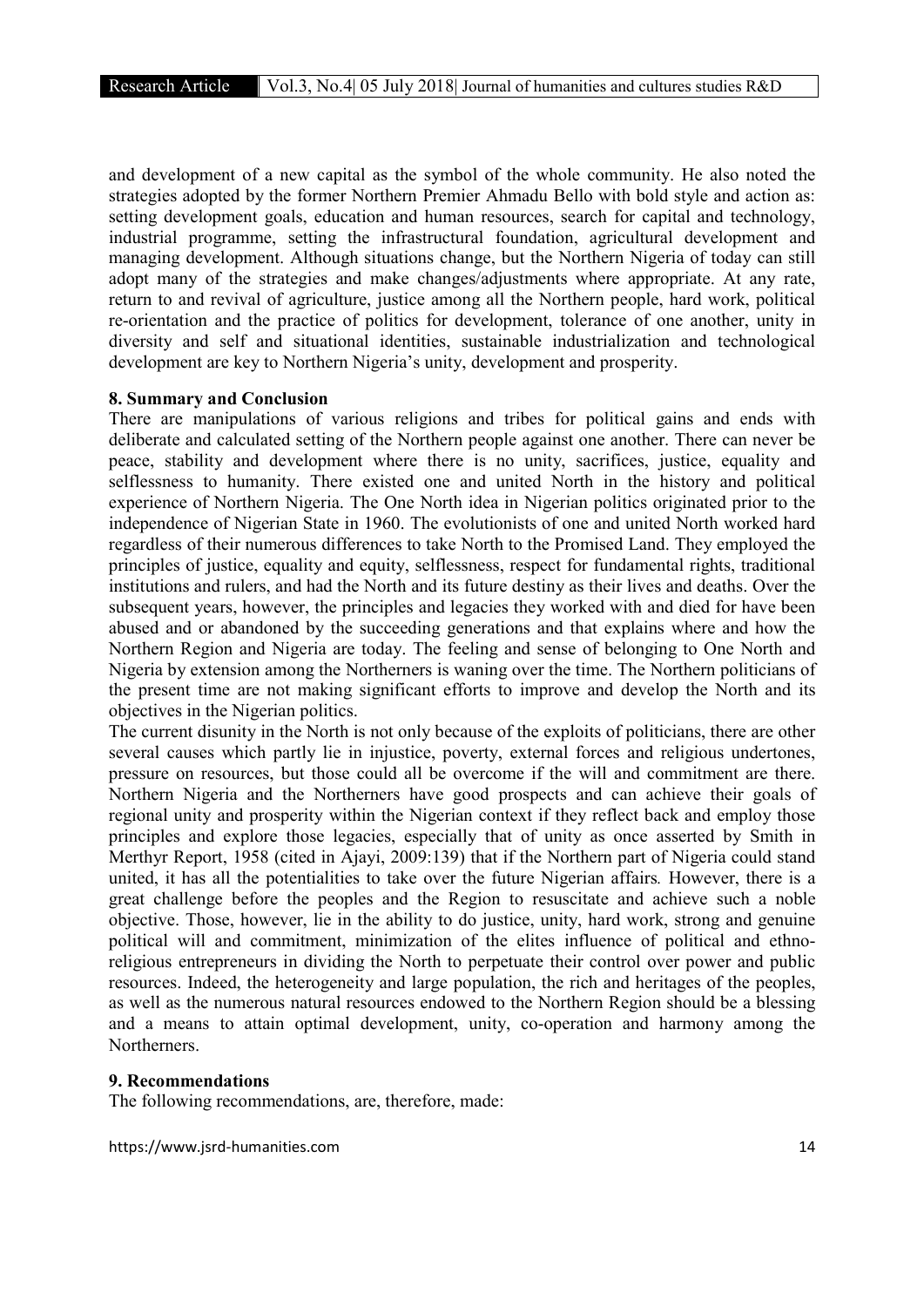1 - Those and long as well as the rich history and traditions of the peoples of the North should be properly exploited by the Northern Nigerians to better their lives and develop the region along the desired course.

2 - Politicians and elites should also put the interests of the North and Nigeria first before their individual ones, so that North can collectively move forward irrespective of the heterogeneities among the Northern politicians should avoid/eschew politics of rancor, sectionalism, religion and or ethnic tendencies.

3 - Northern elites and politicians should rise up to the challenge of true development of the region through embarking realistic and relevant economic and political advancement policies so that the North would be on properly designed track for development with

the use of various human and material resources.

4 - There should be special efforts by the government through the mass-media to enlighten and sensitise the Northerners on the need to remain united, such efforts should be geared towards the elites and the common men throughout the North so that the target can be reached uniformly.

5 - Government should employ immediate and sustainable measures to provide adequate and functional education among Northerners and there should be a drastic reduction in the level of unemployment and poverty within the region. This can be achieved through efficient harnessing of the region's resources.

6 - Government and security agencies should rise up to the challenge of ever increasing rate religious, political and ethnic violence in the region, while justice must be dispensed to all and sundry, rule of law must be strictly observed.

7 - Religious bodies and organisations should also as a matter of importance and urgency, enlighten their followers on the necessity and importance of peaceful co-existence among the Northerners.

8 - Northern leaders should always be just, fair, disciplined, committed and sincere in the discharge of their obligations to the people and the nation.

9 - On the national scene of politics, Northerners should realise that wars are better fought and won if wisdom and genuine strategies.

10 - The Northern people must rise up and ensure justice among all and integration of all its people, as well as rehabilitation and re-integration of those who fall victims of the various conflicts around the region.

11 - There must be a comprehensive plan and sustained implementation of an alternative policy to the Al-majiri syndrome in the North.

12 - The much endowed resources of the North, especially solid minerals should be fully exploitt ed and harnessed in

order to fasten the processes of development, poverty reduction and employment

## generation.

## References

Abba, A. (2007). *The northern elements progressive union and the politics of radicalism in Nigeria: 1938-1960*. Zaria: The Abdullahi Smith Centre for Historical Research.

Abba, A. (2000). *The significance of the northern elements progress union (NEPU) in the politics of Nigeria, 1950- 1960*. Ph.D Thesis Presented to Ahmadu Bello University.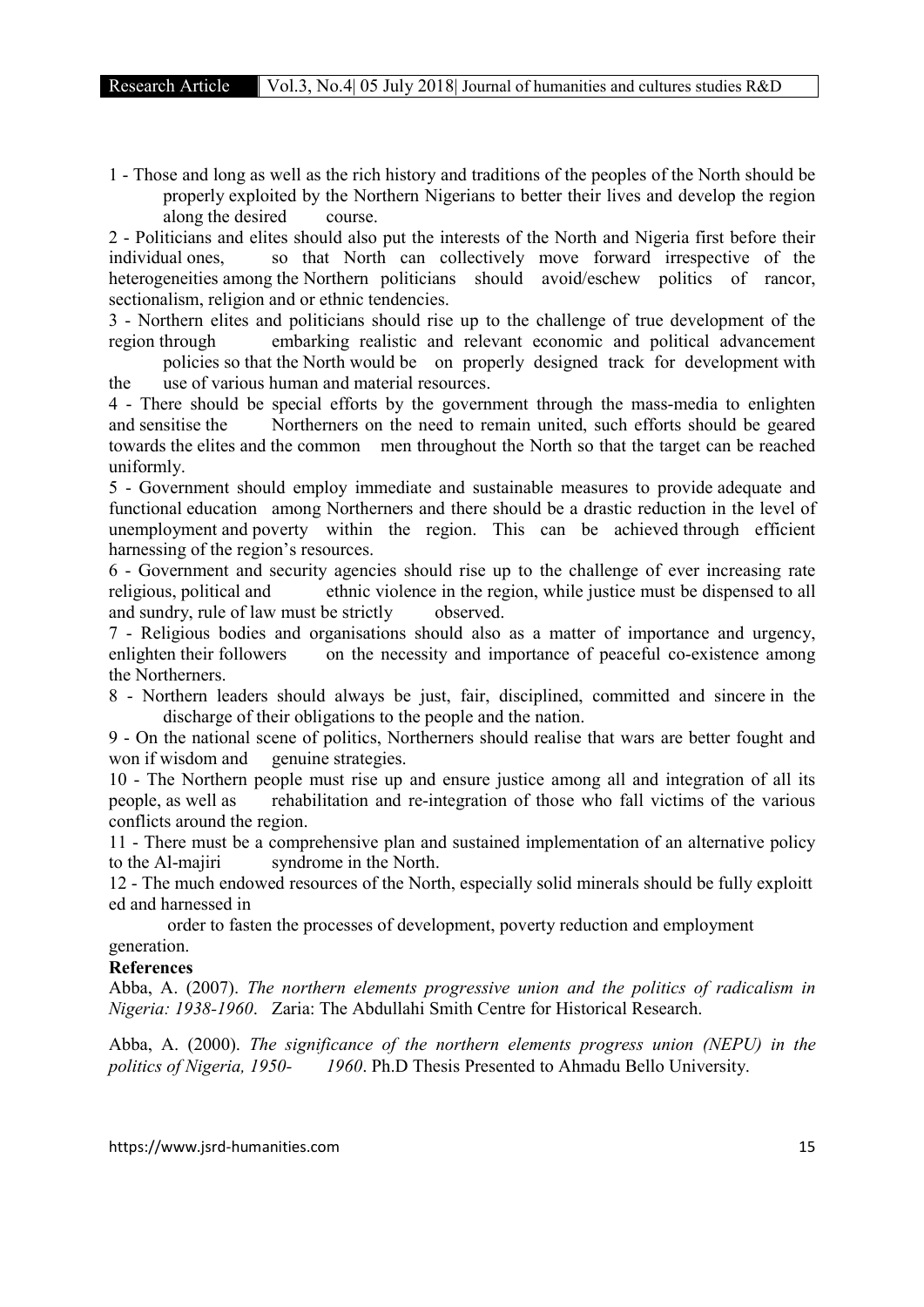Abba, A. (2007). *The northern elements progressive union and the politics of radical nationalism in Nigeria,* 1938-1960. Zaria: The Abdullahi Smith Centre for Historical Research.

Adewumi, T. (2007). *Street begging in Nigeria.* Ibadan: Spectrum Books Limited.

Agboola, S. A. (1979). *An agricultural atlas of Nigeria.* Oxford: Oxford University Press.

Ajayi, O. KJW. (2009). *Nigeria: Africa's failed asset?* Ibadan: Book Craft.

Ake, C. (2000). *The feasibility of democracy in Africa.* Dakar: CODESRIA.

Almond, G. A. & Verba, S. (1963). *The civic culture: Political attitudes and democracy in five nations.* Princeton: Princeton University Press.

Alubo, O. (2006). *Ethnic conflicts and citizenship crises in the central region.* Ibadan: Programme on Ethnic and Federal Studies (PEFS).

Amuwo, K, Agbale, A., Suberu, R., & Herault, G. (1998). *Federalism and political restructuring in Nigeria.* Ibadan: Spectrum Books*.* 

- Bello, A. (1962). *My life*. London: Cambridge University Press.
- Caramani, D. (2004). *The nationalisation of politics. The formation of national electorates and party systems in Western Europe.* Cambridge: Cambridge University Press.

Caramani, D. (Ed.) (2008). *Comparative politics.* New York: Oxford University Press.

- Clark, T. (1991). *A right honourable gentleman – The life and times of Alhaji Sir Abubakar Tafawa Balewa.* Zaria: Huda-Huda Publishing Company.
- Coleman, J.S. & Roseberg, C.G. (Ed). (1970). *Political parties and national integration in tropical Africa*. Berkeley: University of California press.
- Constitution of the federation of Nigeria, 1960. Lagos. Federation of Nigeria.

Constitution of the federal republic of Nigeria, 1963. Lagos. Federation of Nigeria.

Constitution of the federal republic of Nigeria, 1979. Government Printer, Lagos.

Constitution of the federal Republic of Nigeria, 1989. Government Printer, Lagos.

Constitution of the federal republic of Nigeria, 1999. Government Printer, Lagos.

Dudley, B. J. (1968). *Parties and politics in northern Nigeria.* London: Francass and Company Limited.

Elaigwu, J. I., & Garba, A. A. (2015). Green federalism - The Nigerian experience. In Chakrabarti, P. D. & Srivastava, N. *Green federalism experiences and practices* (pp 81-102). (Eds.). New Delhi: The Energy and Resources Institute (TERI) Press..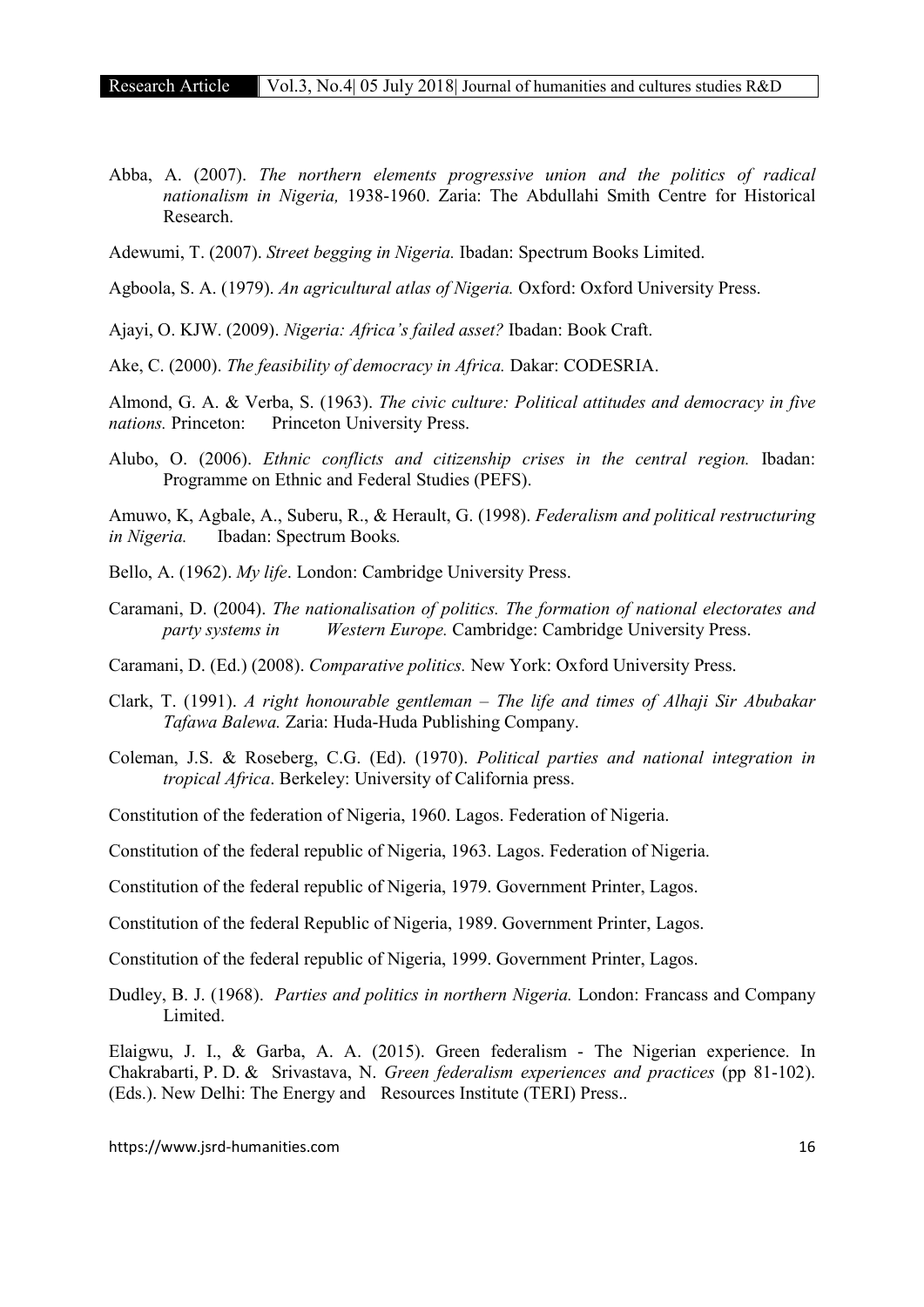Falola, T., Mahdi, A. Uhomoibhi, M., & Anyanwu, U. (1991). *History of Nigeria 3.* Lagos: Longman Nigeria Plc.

Heerten, L., & Moses, A. D. (2014). The Nigeria-Biafra war, 1967-1970: post-colonial conflict and the question of genocide. *Journal of Genocide Research, 16*(2-3), 169-203.

Hogben, S. J. & Kirk- Greene, A.H.M. (1966). *The emirates of northern Nigeria: A preliminary survey of their historical traditions*. London: Oxford University Press.

Hooghe, L., Marks, G., & Schakel, A. H. (2010). *The rise of regional authority: A comparative Study of 42 Democracies.* Oxon: Routledge.

Idama, S. O., & Ezeani, O. E. (2017). Climate change and pastoralists conflict IN Benue state, Nigeria (1999-2013). *African Journal of Politics and Adminstrative Studies*, *7*(1). 1-20

Johnston, H. A. S. (1967). *The Fulani empire of Sokoto.* London: Oxford University Press.

Keating, M. & Loughlin, J. (Eds). (1997). The political economy of regionalism. London: Routledge.

- Kukah, M. H. (1993). *Religion, politics and power in northern Nigeria.* Ibadan: Spectrum Books Limited.
- Kwanashie, G.A. (2002). *The making of the north in Nigeria*. Kaduna: Ahmadu Bello University Press.

Lane, J. E. & Wagschal, U. (2012). *Culture and politics.* New York: Routledge.

Lipset, S. M. (1990). *Continental divide: The values and institutions of United States and Canada.* New York: Routledge.

Markusen, A. (1987). *Regions: The economics and politics of territory.* New Jersey: Rowman & Littlefield.

McDougal, T., Hagerty, T., Inks, L., & Conroy, S. (2018). The Effect of Farmer-Pastoralist Violence on State-Level Internal Revenue Generation in Nigeria: A Modified Synthetic Control Analysis Approach. *Peace Economics, Peace Science and Public Policy*, *24*(1).

McCormick, J. (2010). *Comparative politics in transition.* Boston: Wadsworth Cengage Learning.

Mohammed, I. S. (2018). *Integrated profile of northern Nigeria.* Beau-Bassin, Mauritius: Lambert Academic Publishing.

Mundt, R. J, Aborishade, O. & Le Van, C, Politics in Nigeria. In Almond, G. A, Powell, B. G. J, Dalton, R & Strøm, K. (2008). (Eds.). *Comparative politics today: A world view*. New York: Pearson Longman.

Nigeria Official Handbook (1982). Lagos: Department of Information, Office of the Executive President.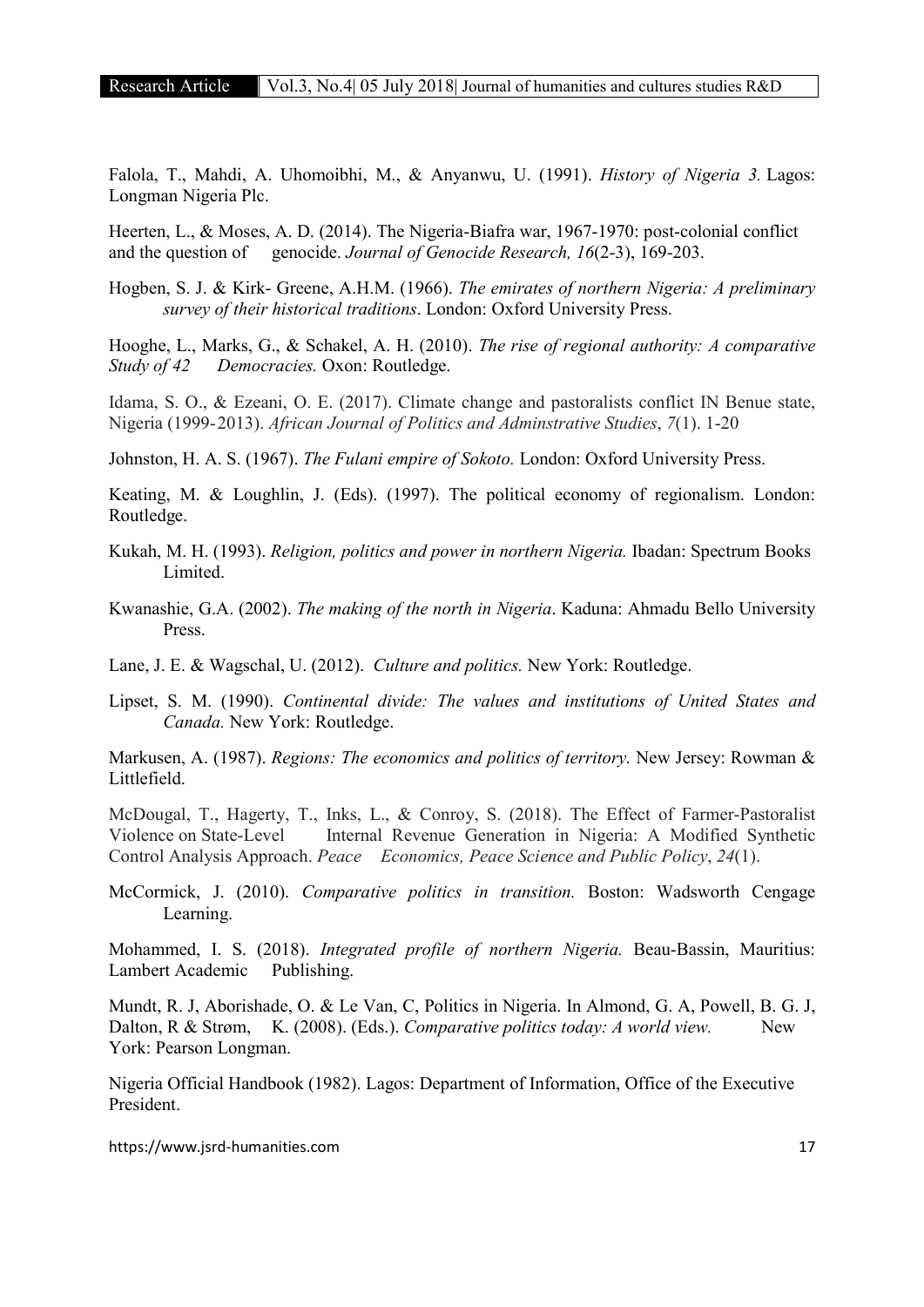Nnoli, O. (1978). *Ethnic politics in Nigeria*. Enugu-Nigeria: Fourth Dimension Press.

Obikezi, D. S. & Anthony, O.E. (2003). *Governmental and politics of Nigeria: The struggle for power in an African State*. Onitsha: Book point Limited.

Oyovbaire, S. E. (1979). 'The theory of federation: A critical appraisal'. *Nigerian Journal of Political Science*. Zaria: Ahmadu Bello University

Pace, M. (2006). *The Politics of regional identity: Meddling with the Mediterranean.* Oxon: Routledge.

Paden, J.N. (1986). *Values and leadership in Nigeria. Ahmadu Bello Sardauna of Sokoto. Zaria:* Huda-Huda Publishing Company.

Raw Materials Research and Development Council, RMRDC. (2011). *Distribution of raw materials in Nigeria on L. G. A. basis.* Abuja: Raw Materials Research and Development Council, RMRDC.

Reid, T. S. (1997). *Crime and criminology.* McGraw Hill Higher Education Group, Inc. USA.

Rodee, C. C. (1975). *Introduction to Political Science.* London: Oxford University Press.

Roskin, M. G. (2016). *Countries and concepts: Politics, geography, culture.* New Jersey: Pearson Prentice Hall. (13th Ed.).

\_\_\_\_\_(2007). *Countries and concepts: Politics, geography, culture.* New Jersey: Pearson Prentice Hall.  $(9<sup>th</sup> Ed.)$ .

Shehu, M. I. & Buba, A. (2016). *Basics of citizenship and government education in Nigeria.*  Deustchland, GM: Lambert Academic Publishing.

Smith, P.M. (2004). *Northern identity and the politics of culture in Nigeria 1945-1966*. PhD Thesis presented to University of London, School of Oriental and African Studies.

Soja, E. (1989). *Post modern geographies: The reassertion of space in critical social theory.*  New York: Verso.

Suleiman, S. (2015). *The Nigerian history machine and the production of Middle Belt historiography* (Doctoral dissertation, University of Cape Town).

Suleiman, S. (2012). "Exhuming Passions:" Religion and the emergence of the Middle Belt Struggle in Nigeria. *Annual Review of Islam in Africa*, *11*, 18-24.

Theen, R. H. W., & Wilson, F. L. (2001). *Comparative politics: An introduction to seven countries.* New Jersey: Prentice Hall.

Turaki, Y. (1993). *The British colonial legacy in northern Nigeria: A social ethical analysis of the colonial and post colonial society and politics in Nigeria*. Jos: Quarness Publishers.

Usman, Y.B. (1979) (Ed.) *Studies in the history of the Sokoto caliphate*: Sokoto Seminar Papers, Lagos.